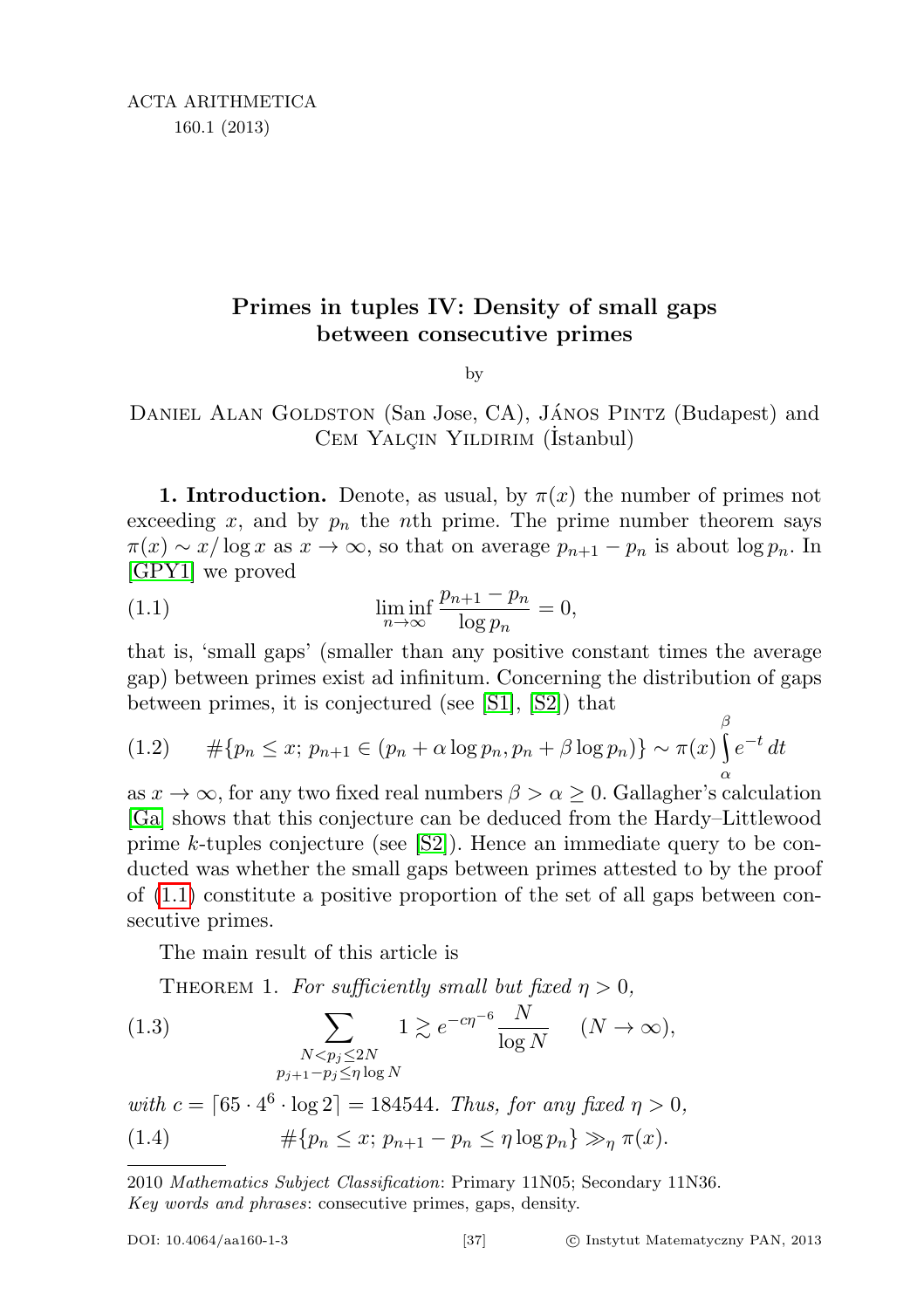While dwelling upon how [\(1.1\)](#page-0-0) was obtained in the next section, we will introduce some concepts and notation. The proof of Theorem 1 is given in the third and fourth sections. Theorem 2 in the fifth section expresses that 'very small gaps' are sparse. In the last section we conditionally obtain stronger results, by assuming more than what the Bombieri–Vinogradov theorem supplies.

A rather qualitative concise version of the results of this paper was presented in [\[GPY3\]](#page-16-4). Here we carry out the calculations in full detail so that in the results the dependence on  $\eta$  is explicit. This explicitness provides, within the framework of our method, a new quantitative manifestation of the effect of the extent of assumed information about how well the primes are distributed in arithmetic progressions in addition to that provided by the results in [\[GPY1\]](#page-16-0). To obtain the explicit estimates it was necessary to develop the propositions given in the third section which may be useful in various other problems.

2. Preliminaries. A bibliography of former results for the limit in  $(1.1)$ was given in [\[GPY1\]](#page-16-0). Before [\[GPY1\]](#page-16-0) the best known result for this limit was

$$
\liminf_{n \to \infty} \frac{p_{n+1} - p_n}{\log p_n} \le 0.2484\dots,
$$

due to Maier [\[M\]](#page-16-5). In his proof Maier constructed thin sets in which the density of primes is larger by a factor of  $e^{\gamma}$  than on average, and paralleling the Bombieri–Davenport–Huxley method ([\[BD\]](#page-16-6), [\[Hu\]](#page-16-7)) with necessary modifications, he obtained this upper bound which is  $e^{-\gamma}$  times the result of the older method. Since Maier's method involved working within a thin set of integers, the gaps indicated by his result could not constitute a positive proportion of all gaps between consecutive primes. The second best result was the upper bound 1/4 by Goldston and Yıldırım [\[GY2\]](#page-16-8). The origin of its method also being the Bombieri–Davenport proof, the gaps of [\[GY2\]](#page-16-8) were shown to make up a positive proportion. Another positive proportion result was obtained by Bazzanella, Languasco and Zaccagnini [\[BLZ\]](#page-16-9) for larger gaps. They showed that, as  $x \to \infty$ , the number of primes  $p \leq x$  for which the interval  $(p, p + \eta \log x)$ , where  $\eta$  is any constant  $> 1/2$ , contains at least one prime is  $\geq \Delta(\eta)x/\log x$  with the distinction that an explicit expression for  $\Delta(\eta)$  was provided.

We now outline how the result  $(1.1)$  was attained. For a k-tuple

$$
(2.1) \t\mathcal{H} = \{h_1, \ldots, h_k\} \t\t with distinct integers  $h_1, \ldots, h_k \in [1, h]$ ,
$$

and for a prime p, denote by  $\nu_p(\mathcal{H})$  the number of distinct residue classes modulo p occupied by the entries of  $H$ . The singular series associated with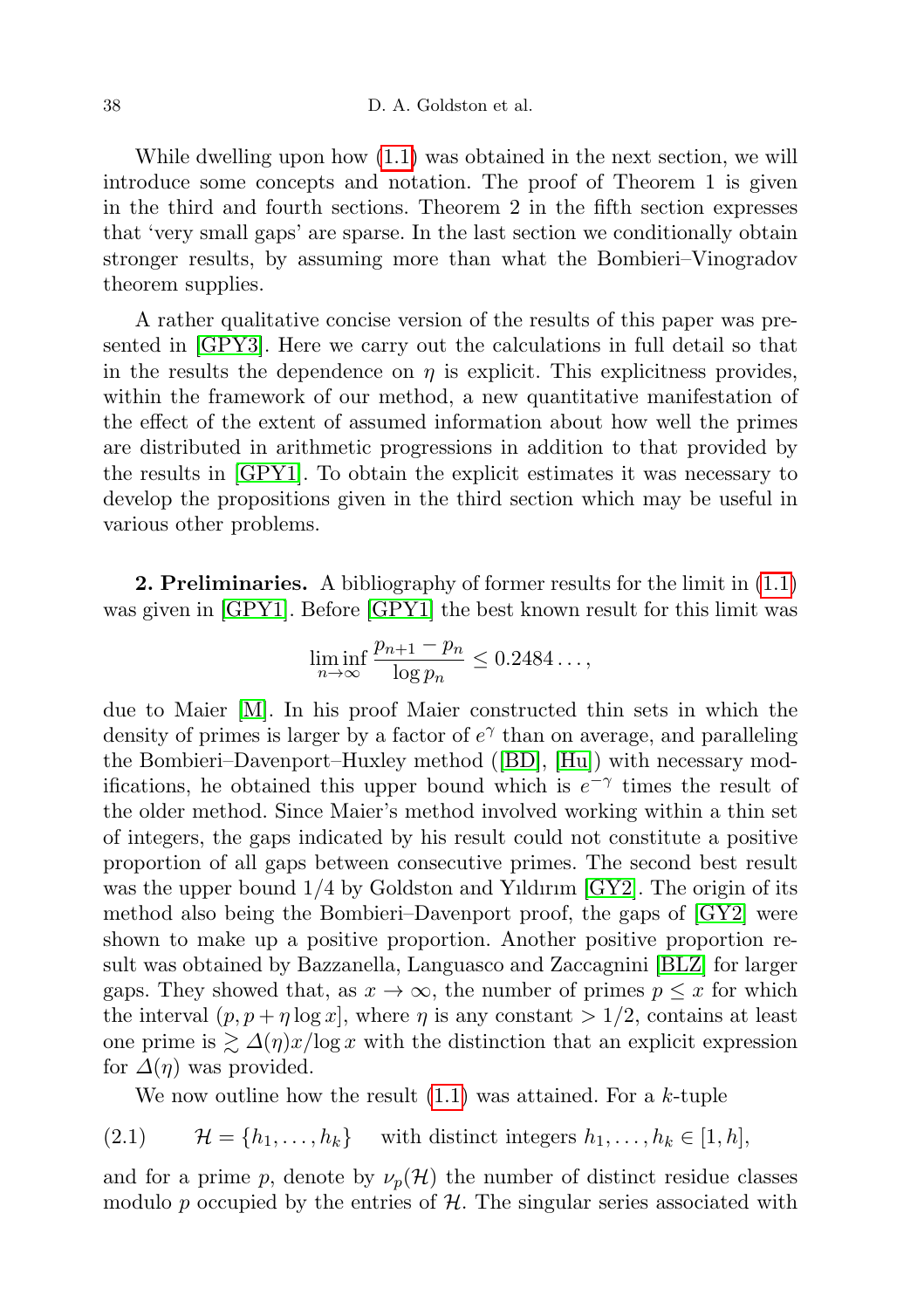$H$  is defined as

(2.2) 
$$
\mathfrak{S}(\mathcal{H}) := \prod_{p} \left(1 - \frac{1}{p}\right)^{-k} \left(1 - \frac{\nu_p(\mathcal{H})}{p}\right),
$$

the product being convergent because  $\nu_p(\mathcal{H}) = k$  for  $p > h$ . We say that  $\mathcal{H}$ is admissible if

(2.3) 
$$
P_{\mathcal{H}}(n) := (n + h_1) \cdots (n + h_k)
$$

is not divisible by a fixed prime number for every  $n$ , which is equivalent to  $\nu_p(\mathcal{H}) \neq p$  for all p and therefore also to  $\mathfrak{S}(\mathcal{H}) \neq 0$ . That  $\{n+h_1, \ldots, n+h_k\}$ is a prime tuple, i.e. each entry is prime, is equivalent to  $P_{\mathcal{H}}(n)$  being a product of k primes. Since the generalized von Mangoldt function

$$
\Lambda_k(m) := \sum_{d|m} \mu(d) \left( \log \frac{m}{d} \right)^k
$$

vanishes when  $m$  has more than  $k$  distinct prime factors, the quantity

$$
\frac{1}{k!} \sum_{\substack{d \mid P_{\mathcal{H}}(n) \\ d \le R}} \mu(d) \bigg( \log \frac{R}{d} \bigg)^k
$$

with the truncation  $d \leq R$  may be employed in detecting prime tuples, albeit roughly (the contribution from proper prime power factors is negligible;  $1/k!$ is a normalization factor). However, it turns out that an additional crucial idea is needed, and that is to give up trying to count tuples consisting of primes exclusively in favour of including tuples with primes in many entries. This brings about the use of

<span id="page-2-0"></span>
$$
(2.4) \quad \Lambda_R(n; \mathcal{H}, \ell) := \frac{1}{(k+\ell)!} \sum_{\substack{d \mid P_{\mathcal{H}}(n) \\ d \le R}} \mu(d) \left( \log \frac{R}{d} \right)^{k+\ell} \quad (0 \le \ell \le k-2).
$$

Let

(2.5) 
$$
\theta(n) := \begin{cases} \log n & \text{if } n \text{ is prime,} \\ 0 & \text{otherwise,} \end{cases}
$$

and

(2.6) 
$$
\Theta(n,h) := \sum_{1 \leq h_0 \leq h} \theta(n+h_0).
$$

The proof of [\(1.1\)](#page-0-0) is achieved by showing the positivity of the quantity

<span id="page-2-1"></span>
$$
(2.7) \qquad S_R(N,k,\ell,h) := \sum_{N < n \le 2N} \left(\Theta(n,h) - \log 3N\right) \left(\sum_{\substack{\mathcal{H} \subset [1,h] \\ |\mathcal{H}| = k}} \Lambda_R(n;\mathcal{H},\ell)\right)^2.
$$

Here, as  $N \to \infty$ , for a result of the type  $(1.1)$  we need  $\epsilon \log N \ll h \ll \log N$ with an arbitrarily small but fixed  $\epsilon > 0$ , and the larger the truncation level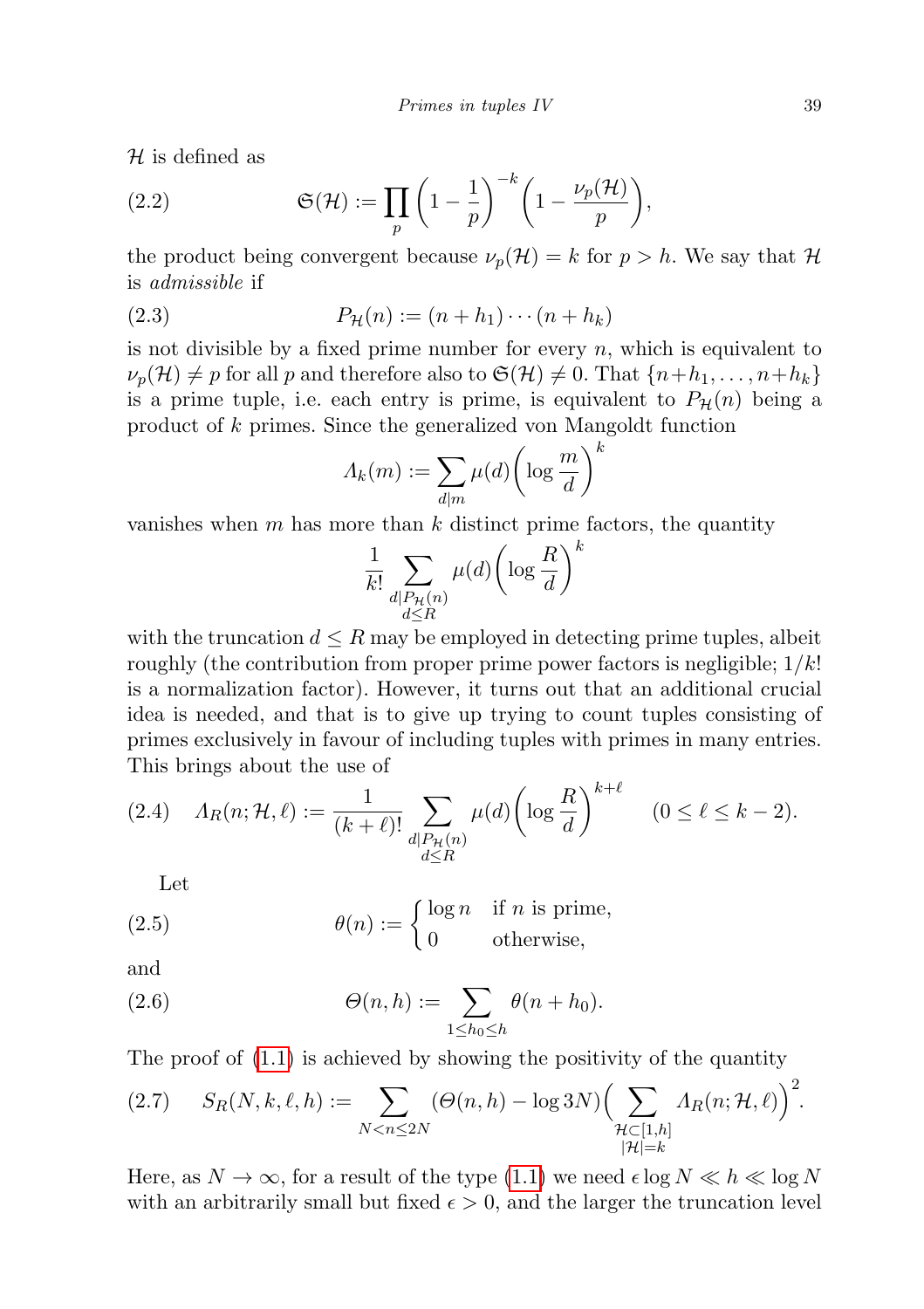R is relative to N, the better detection will be provided by  $(2.4)$ . The tuple size k is taken to be arbitrarily large but fixed. In fact, for the proof of  $(1.1)$ it suffices to consider the simpler expression where the inner sum consists only of the diagonal terms  $\Lambda_R(n; \mathcal{H}, \ell)^2$ , and a modified version of this will be used in Section 4. The expression in [\(2.7\)](#page-2-1) is needed to achieve a better result in the case of the gaps  $p_{n+r} - p_n$  with  $r \geq 2$  in [\[GPY1\]](#page-16-0) and for a stronger quantitative version of [\(1.1\)](#page-0-0) in [\[GPY2\]](#page-16-10).

The essential information on primes we need beyond the prime number theorem concerns the level of distribution of primes in arithmetic progressions. We say that the primes have a *level of distribution*  $\vartheta$  if

<span id="page-3-0"></span>(2.8) 
$$
\sum_{q \le Q} \max_{\substack{a,\\(a,q)=1}} \left| \sum_{\substack{p \text{ prime} \\ p \le N}} \log p - \frac{N}{\phi(q)} \right| \ll_{\epsilon,A} \frac{N}{(\log N)^A}
$$

for any  $A > 0$  and any  $\epsilon > 0$  with

$$
(2.9) \t\t Q = N^{\vartheta - \epsilon}.
$$

According to the Bombieri–Vinogradov theorem, for any  $A > 0$  there is a  $B = B(A)$  such that [\(2.8\)](#page-3-0) holds with  $Q = N^{1/2} (\log N)^{-B}$ , so that the primes are known to have level of distribution 1/2. The Elliott–Halberstam conjecture is that the primes have level of distribution 1.

The following are relevant special cases of the propositions from [\[GPY1\]](#page-16-0). For an admissible k-tuple  $H$ , we have

<span id="page-3-2"></span>(2.10) 
$$
\sum_{n \leq N} \Lambda_R(n; \mathcal{H}, \ell)^2 \sim {2\ell \choose \ell} \frac{(\log R)^{k+2\ell}}{(k+2\ell)!} \mathfrak{S}(\mathcal{H})N
$$

as  $R, N \to \infty$ , for  $R \ll N^{1/2} (\log N)^{-8M}$  where  $M = k + \ell$ , and  $h \leq R^C$  for any given constant  $C > 0$ . In the situation of weighting with the primes, for  $1 \leq h_0 \leq h$  writing  $m = 1$  when  $h_0 \in \mathcal{H}$  and  $m = 0$  when  $h_0 \notin \mathcal{H}$ , if  $\mathcal{H} \cup \{h_0\}$  is admissible we have

<span id="page-3-1"></span>
$$
(2.11) \qquad \sum_{N \le n} \theta(n+h_0) \Lambda_R(n; \mathcal{H}, \ell)^2
$$

$$
\sim \binom{2(\ell+m)}{\ell+m} \frac{\mathfrak{S}(\mathcal{H} \cup \{h_0\})}{(k+2\ell+m)!} N(\log R)^{k+2\ell+m}
$$

as  $R, N \to \infty$ , provided that  $R \ll_M N^{1/4} (\log N)^{-B(M)}$  for a sufficiently large positive constant  $B(M)$ , and  $h \leq R$ . The upper bound for R is forced by the dependence of the proof of [\(2.11\)](#page-3-1) on the Bombieri–Vinogradov theo-rem, and for the unconditional results in [\[GPY1\]](#page-16-0), taking  $R = N^{1/4-\epsilon}$  suffices. More generally, assuming that the primes have level of distribution  $\vartheta$  with a fixed  $\vartheta \in [1/2, 1], (2.11)$  $\vartheta \in [1/2, 1], (2.11)$  holds with  $R \ll N^{\vartheta/2-\epsilon}$  and  $h \leq R^{\epsilon}$  for any  $\epsilon > 0$ .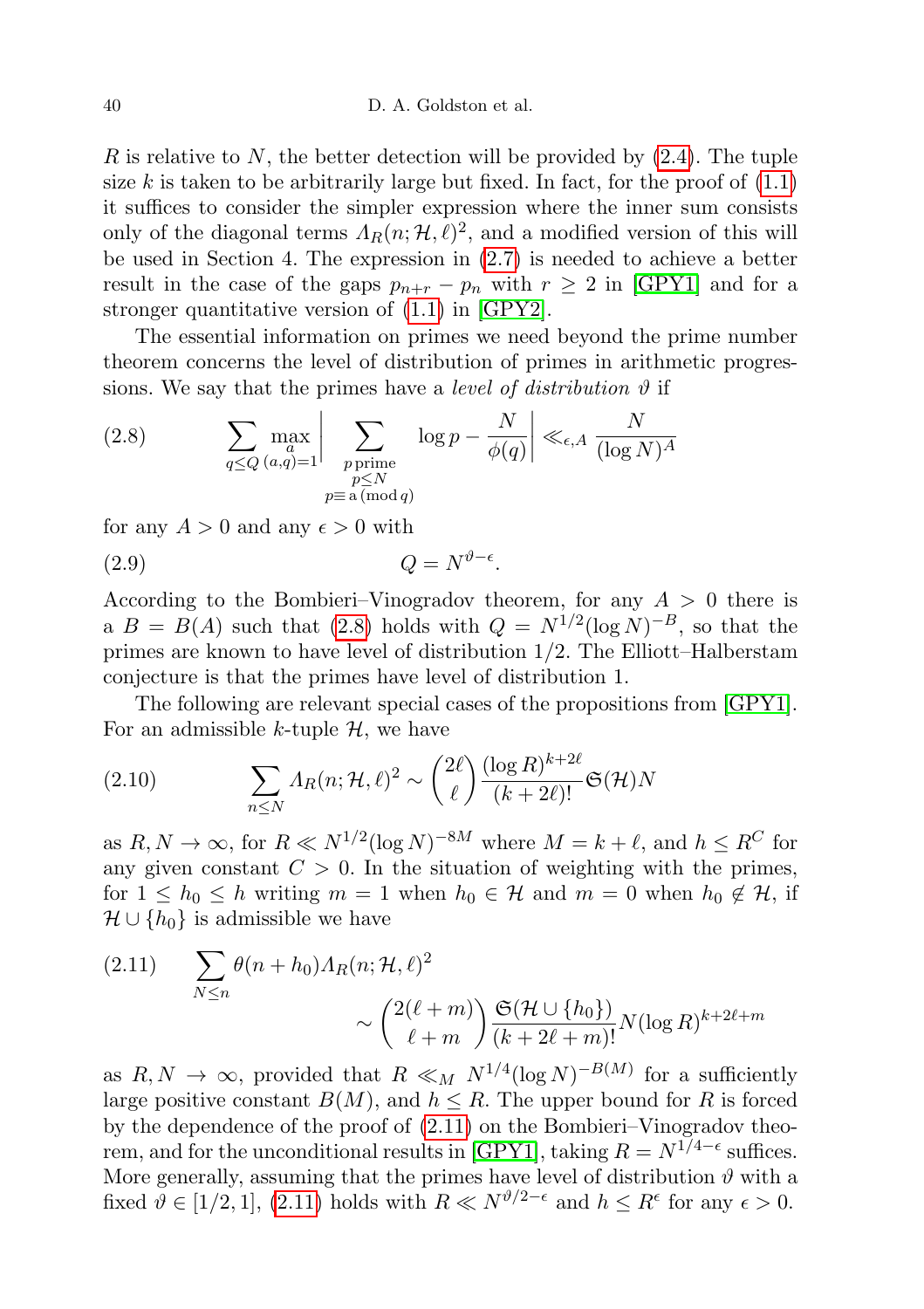The proof of [\(2.10\)](#page-3-2) and [\(2.11\)](#page-3-1) may be summarized as follows. Upon writing the left-hand sides explicitly by substituting  $(2.4)$ , the sum over n is carried to the innermost position and easily evaluated. Then a Mellin transform converts the expressions into integrals over vertical lines in the complex plane. The integrands contain Dirichlet series which encode the arithmetic information from the tuples. The integrals are evaluated by shifting the lines of integration appropriately and by calculating the residues and the bounds for the integrals over the new contours.

For the calculation of  $S_R(N, k, \ell, h)$ , the general versions of [\(2.10\)](#page-3-2) and [\(2.11\)](#page-3-1) are employed in the expression on the right-hand side of [\(2.7\)](#page-2-1), and then Gallagher's [\[Ga\]](#page-16-3) result

<span id="page-4-1"></span>(2.12) 
$$
\sum_{\substack{\mathcal{H}\subset[1,h]\\|\mathcal{H}|=k}}\mathfrak{S}(\mathcal{H})\sim h^k \quad \text{for fixed } k \text{ as } h\to\infty
$$

(where each set is counted  $k!$  times due to all of its permutations) is needed to complete the calculation. The parameters which appear in this process are chosen judiciously, in particular  $k$  has to be arbitrarily large but fixed are chosen judiciously, in particular  $\kappa$  has to be arbitrarily large but in and the optimal order of magnitude of the integer  $\ell$  turns out to be  $\sqrt{k}$ .

For a proof of [\(1.4\)](#page-0-1) the weights  $\Lambda_R(n; \mathcal{H}, \ell)^2$  have to be removed, which is customarily achieved by an application of the Cauchy–Schwarz inequality. Straightforward adaptation of the argument in [\[GY2\]](#page-16-8) brings in the fourth moment of prime tuple approximants. Specifically, for a proof of  $(1.4)$ , one needs to show that

(2.13) 
$$
\sum_{N < n \le 2N} \Biggl( \sum_{\substack{\mathcal{H} \subset [1,h] \\ |\mathcal{H}| = k}} \Lambda_R(n; \mathcal{H}, \ell) \Biggr)^4 \ll N(\log N)^{4k + 4\ell}.
$$

However, some calculations indicate that the truth of

<span id="page-4-0"></span>(2.14) 
$$
\sum_{N < n \le 2N} \sum_{\substack{\mathcal{H} \subset [1,h] \\ |\mathcal{H}| = k}} \Lambda_R(n; \mathcal{H}, \ell)^4 \ll N(\log N)^{4k + 4\ell}
$$

is questionable. It seems that there exist n having a lot of divisors for which  $|A_R(n; \mathcal{H}, \ell)|$  becomes exceptionally large, thereby preventing an estimate such as [\(2.14\)](#page-4-0).

3. The modified propositions. The lack of success from a direct use of results from [\[GPY1\]](#page-16-0) for the proof of a positive proportion result notwith-standing, a version of [\(2.10\)](#page-3-2) and [\(2.11\)](#page-3-1) in which the *n* with  $P_{\mathcal{H}}(n)$  having small prime factors are discounted vouchsafes the solution. We define

(3.1) 
$$
\mathcal{P}(x) := \prod_{p_n \leq x} p_n.
$$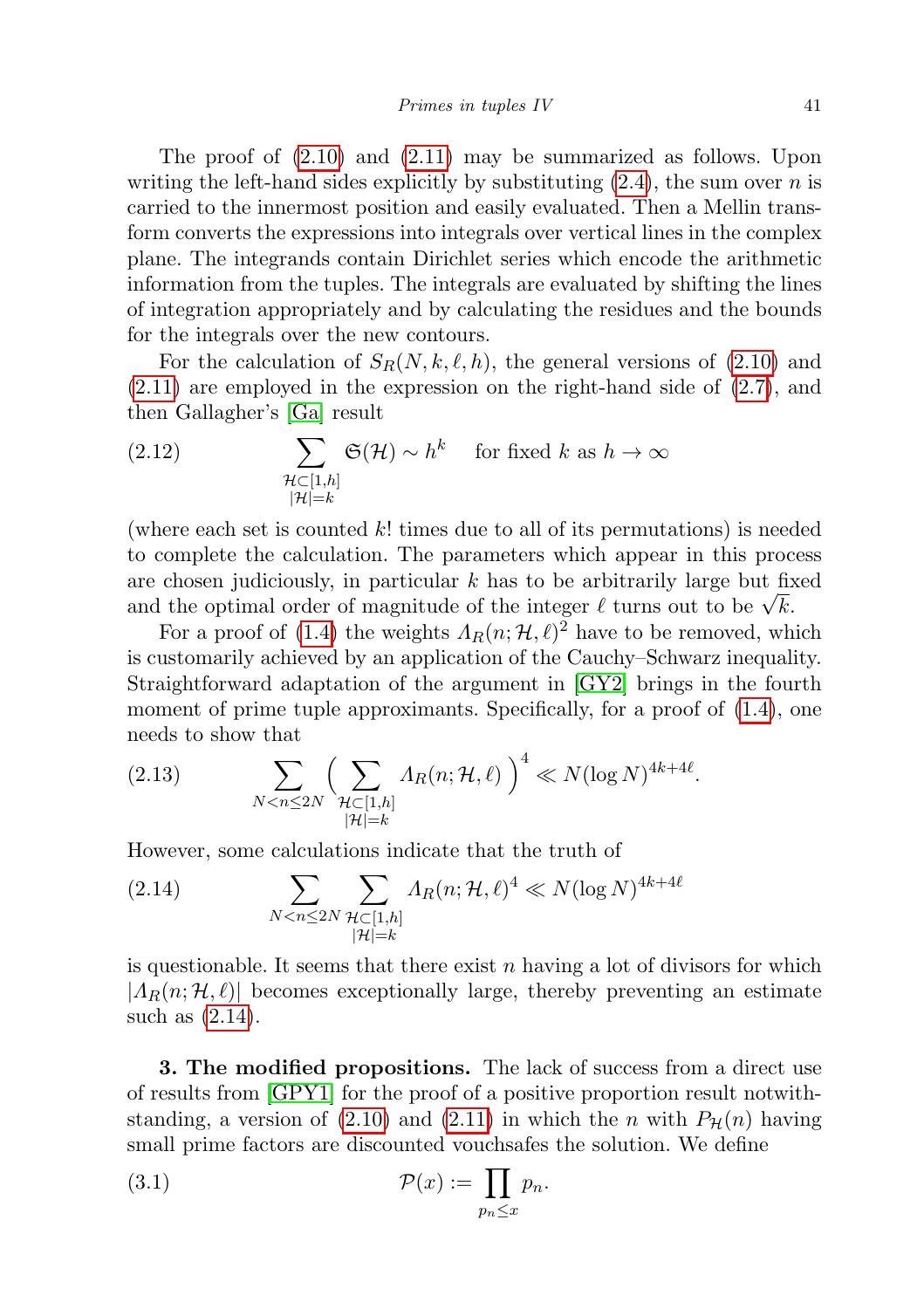We shall use the following results which are consequences of  $(2.10)$ ,  $(2.11)$ and Lemmas 4 and 5 of Pintz's work [\[P\]](#page-16-11).

PROPOSITION 1. For  $N^{c_1} \leq R \leq N^{1/(2+\delta)} (\log N)^{-c_2}$  where  $c_1$  and  $c_2$ are suitably chosen constants depending on k and  $\ell \asymp \sqrt{k}$  (c<sub>1</sub> can be taken to be 1/5 and  $c_2$  is sufficiently large),  $\delta > 0$  small compared to  $k^{-3/2}$ , and H admissible with  $h \ll \log R$  and  $h \to \infty$  with N, we have

<span id="page-5-2"></span>(3.2) 
$$
\sum_{\substack{N < n \leq 2N \\ (P_H(n), P(R^{\delta})) = 1}} A_R(n; \mathcal{H}, \ell)^2 \sim (1 + O(k^3 \delta^2)) \binom{2\ell}{\ell} \frac{\mathfrak{S}(\mathcal{H})}{(k + 2\ell)!} N(\log R)^{k + 2\ell}.
$$

Proposition 2. Upon the conditions of Proposition 1 and the notation introduced in connection with [\(2.11\)](#page-3-1), if the level of distribution of primes is  $\vartheta \geq 1/2$ , then for  $N^{c_1} \leq R \leq N^{(\vartheta - \epsilon)/(2+\delta)} (\log N)^{-c_2}$  ( $\epsilon > 0$  arbitrarily small but fixed) and  $\mathcal{H} \cup \{h_0\}$  admissible, we have

<span id="page-5-0"></span>(3.3) 
$$
\sum_{\substack{N < n \le 2N \\ (P_{\mathcal{H}}(n), P(R^{\delta})) = 1}} \theta(n + h_0) A_R(n; \mathcal{H}, \ell)^2
$$
\n
$$
\sim (1 + O(k^3 \delta^2)) \left(\frac{2(\ell + m)}{\ell + m}\right) \frac{\mathfrak{S}(\mathcal{H} \cup \{h_0\})}{(k + 2\ell + m)!} N(\log R)^{k + 2\ell + m};
$$

in case  $\mathcal{H} \cup \{h_0\}$  is not admissible, instead of the right-hand side of [\(3.3\)](#page-5-0) we have  $o(N(\log R)^{k+2\ell+m})$ .

*Proof.* From  $[P]$ , along with  $(2.10)$  and  $(2.11)$ , these results are obvious except that the present error term  $O(k^3 \delta^2)$  meant with an absolute constant comes out as  $O(\delta)$  with the constant implied depending on k and  $\ell$ . Since we shall use the dependence on k and  $\ell$  of the error term, we give its proof. An examination of the proof of Pintz's Lemma 3 reveals that we need to have more precise versions of formulas  $(6.17)$ ,  $(6.18)$ ,  $(6.25)$  and  $(6.26)$  of  $[P]$ . First we evaluate

<span id="page-5-1"></span>(3.4) 
$$
\mathcal{T}_{q,1}(1+\alpha) := \frac{1}{\ell!} \left[ \left( \frac{d}{d\xi} \right)^{\ell} \left( \frac{(1+\alpha+\xi)^{k+2\ell}}{(1+\xi)^{k}} \right) \right]_{\xi=0}
$$

$$
= (1+\alpha)^{k+\ell} \sum_{m=0}^{\ell} {2\ell-m \choose \ell} {k+m-1 \choose m} (-\alpha)^{m}.
$$

This indicates that it would be opportune to restrict  $|\alpha|$  to values small compared to  $1/k$ . Assuming this, and recalling that  $\ell \approx \sqrt{k}$ , from [\(3.4\)](#page-5-1) we see

<span id="page-5-3"></span>
$$
(3.5) \quad \mathcal{T}_{q,1}(1+\alpha) =
$$
  

$$
{2\ell \choose \ell} \left[1 + \left(\frac{k}{2} + \ell\right)\alpha + \left(\frac{k^2}{8} + \frac{k\ell}{2} - \frac{3k}{8} + \frac{\ell^2}{2} - \frac{\ell}{2} - \frac{k(k+1)}{8(2\ell-1)}\right)\alpha^2 + O((k\alpha)^3)\right].
$$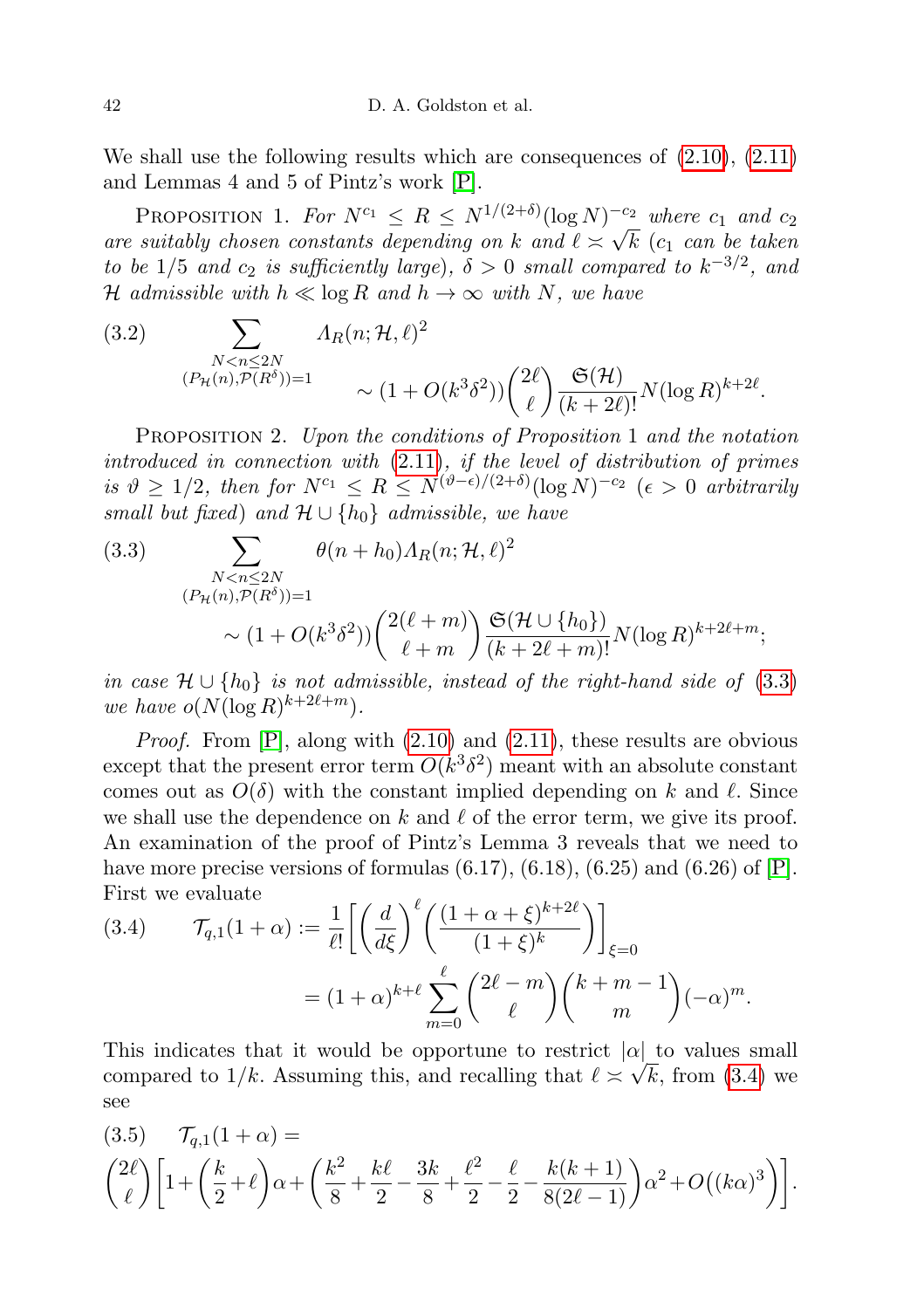We will denote by K the coefficient of  $\alpha^2$  in the last line. This is used in (6.8) of [\[P\]](#page-16-11). We recall that the prime number q has the value  $R^{\beta}$  in the statement of Lemma 3. In the last factor of the integrand of (6.8) there are four terms. With the notation introduced in  $(6.11)$  of  $[P]$  we have the following. The first term has  $R_1 = R_2 = R$ , so that  $\alpha = 0$ , and we get the contribution

$$
\binom{2\ell}{\ell} \frac{(\log R)^{k+2\ell}}{(k+2\ell)!} G_q(0,0).
$$

The second term has  $R_1 = R/q$ ,  $R_2 = R$ , so that  $\alpha = -\beta$ , and we get the contribution

$$
{2\ell \choose \ell} \frac{(\log R)^{k+2\ell}}{(k+2\ell)!} G_q(0,0) \bigg[1 - \bigg(\frac{k}{2} + \ell\bigg)\beta + K\beta^2 + O((k\beta)^3)\bigg].
$$

The third term has  $R_1 = R$ ,  $R_2 = R/q$ , so that  $\alpha = \frac{\beta}{1-q}$  $\frac{\beta}{1-\beta}$ , and we get the contribution

$$
\binom{2\ell}{\ell} \frac{(\log R^{1-\beta})^{k+2\ell}}{(k+2\ell)!} G_q(0,0) \left[ 1 + \left( \frac{k}{2} + \ell \right) \frac{\beta}{1-\beta} + K \left( \frac{\beta}{1-\beta} \right)^2 + O((k\beta)^3) \right].
$$

The fourth term has  $R_1 = R_2 = R/q$ , so that  $\alpha = 0$ , and we get the contribution

$$
\binom{2\ell}{\ell} \frac{(\log R^{1-\beta})^{k+2\ell}}{(k+2\ell)!} G_q(0,0).
$$

Combining these as in  $(6.8)$  of  $[P]$  we obtain

<span id="page-6-0"></span>
$$
\binom{2\ell}{\ell} \frac{(\log R)^{k+2\ell}}{(k+2\ell)!} G_q(0,0) \left[ \left( \frac{k^2}{4} + k\ell + \ell^2 + \frac{k}{4} + \frac{k(k+1)}{4(2\ell-1)} \right) \beta^2 + O((k\beta)^3) \right]
$$

in place of the main term of  $(6.25)$  of  $[P]$ . Hence in the new version for  $(6.1)$ of [\[P\]](#page-16-11), instead of  $\beta/q$  we have

$$
\frac{\nu_q(\mathcal{H})}{q} \frac{G_q(0,0)}{G(0,0)} \left[ \left( \frac{k^2}{4} + k\ell + \ell^2 + \frac{k}{4} + \frac{k(k+1)}{4(2\ell - 1)} \right) \beta^2 + O((k\beta)^3) \right]
$$
  
=  $\frac{\nu_q(\mathcal{H})}{q} \left( 1 - \frac{\nu_q(\mathcal{H})}{q} \right)^{-1} \left( \frac{k^2 \beta^2}{4} + \text{smaller terms} \right),$ 

i.e. we can express the new version of Lemma 3 of [\[P\]](#page-16-11) as

$$
(3.7) \qquad \sum_{\substack{N < n \le 2N \\ q|P_{\mathcal{H}}(n)}} \Lambda_R(n; \mathcal{H}, \ell)^2 \le \frac{\nu_q(\mathcal{H})}{q - \nu_q(\mathcal{H})} \frac{k^2 \beta^2}{3} \sum_{N < n \le 2N} \Lambda_R(n; \mathcal{H}, \ell)^2.
$$

Here  $N^{c_1} \leq R \leq N^{1/(2+\delta)} (\log N)^{-c_2}$ , q is a prime number for which we write  $q = R^{\beta}$ , with  $0 < \beta \leq \delta$  where  $\delta$  is small compared to  $k^{-3/2}$  say, k is sufficiently large, and  $\ell \asymp \sqrt{k}$ .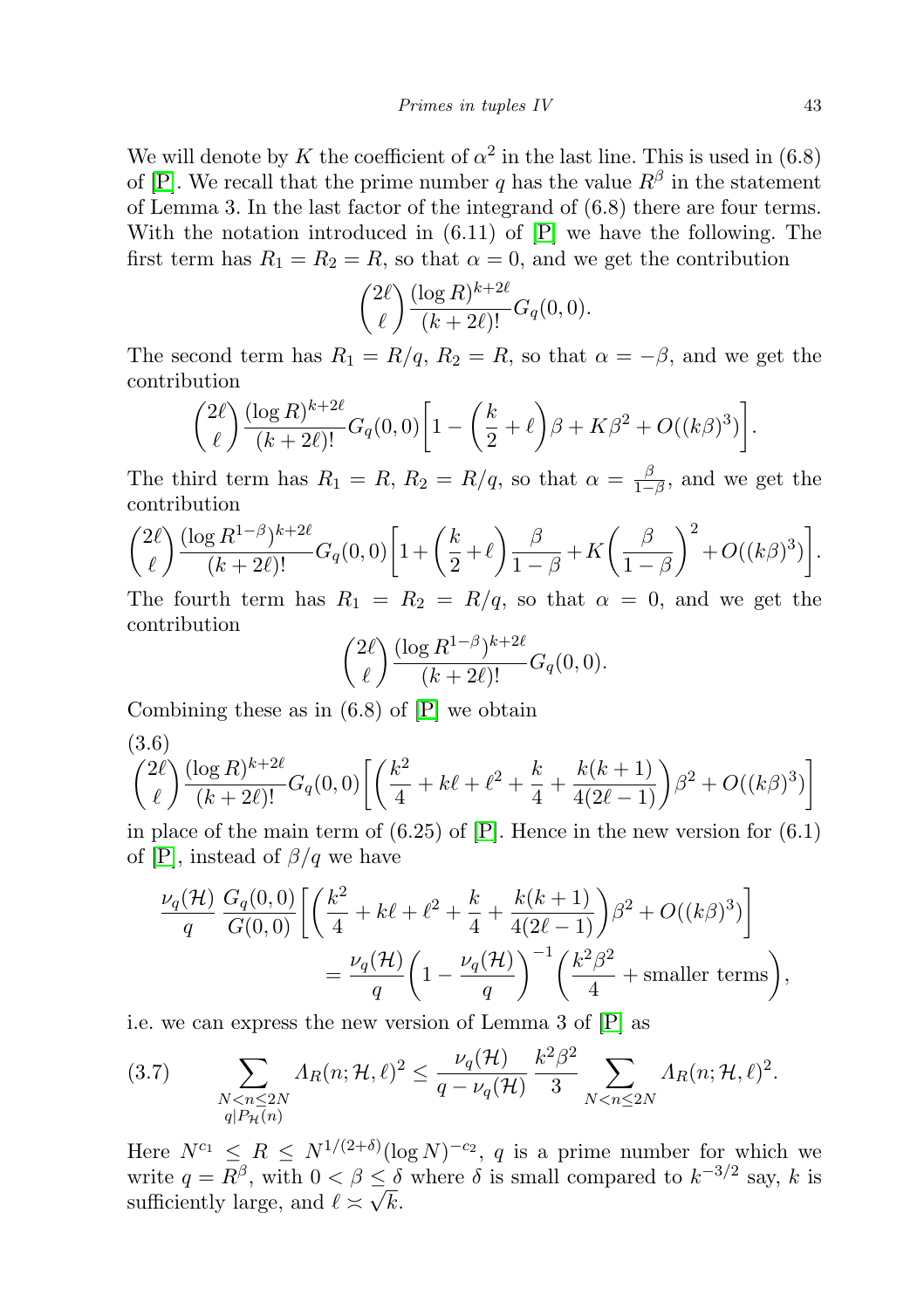We know that  $\nu_q(\mathcal{H}) \le \min(q-1,k)$  since H is admissible. For  $q \le k$ , we have  $\nu_q(\mathcal{H}) \leq q-1$ , so that  $\frac{\nu_q(\mathcal{H})}{q-\nu_q(\mathcal{H})} \leq q-1$ . For  $q > k$ , we take  $\nu_q(\mathcal{H}) \leq k$ , so that  $\frac{\nu_q(\mathcal{H})}{q-\nu_q(\mathcal{H})} \leq \frac{k}{q-k}$ . Summing over all primes  $q \leq R^{\delta}$  we obtain a new version of Lemma 4 of [\[P\]](#page-16-11) as

<span id="page-7-3"></span>(3.8) 
$$
\sum_{\substack{N < n \le 2N \\ (P_H(n), P(R^{\delta})) > 1}} \Lambda_R(n; \mathcal{H}, \ell)^2 \le \frac{k^3 \delta^2}{4} \sum_{N < n \le 2N} \Lambda_R(n; \mathcal{H}, \ell)^2
$$

if k is large enough. We see that we have to choose  $\delta$  small enough so that  $k^3\delta^2$  will be small. Now by [\(2.10\)](#page-3-2) and [\(2.11\)](#page-3-1) we immediately obtain [\(3.2\)](#page-5-2). When there is the twisting with primes, the proof runs similarly and Proposition 2 also follows. ■

4. Proof of Theorem 1. Our aim is to obtain an inequality of the form

(4.1) 
$$
\sum_{\substack{N < p_j \leq 2N \\ p_{j+1} - p_j \leq h}} 1 \gg_{\eta} \pi(N) \sim \frac{N}{\log N} \quad (N \to \infty)
$$

for

(4.2) 
$$
h = \eta \log N, \quad \eta > 0 \text{ arbitrarily small but fixed.}
$$

<span id="page-7-2"></span>Let

(4.3) 
$$
Q(N, h) := \sum_{\substack{N < n \le 2N \\ \pi(n+h) - \pi(n) > 1}} 1.
$$

If n is an integer for which  $\pi(n+h)-\pi(n) > 1$ , then there must be a j such that  $n < p_j$  and  $p_{j+1} \le n + h$ . Thus  $p_{j+1} - p_j < h$  and  $p_{j+1} - h \le n < p_j$ , so that there are less than  $|h|$  such integers n corresponding to each such gap. Therefore

<span id="page-7-1"></span>(4.4) 
$$
Q(N, h) \leq h \sum_{\substack{N < p_j \leq 2N \\ p_{j+1} - p_j \leq h}} 1 + O(N e^{-C\sqrt{\log N}}),
$$

where we have used the prime number theorem with error term to remove the prime gaps which overlap the endpoints (this is explicitly shown in [\[GY1\]](#page-16-12)).

<span id="page-7-0"></span>Instead of  $S_R$  which was defined in  $(2.7)$ , we will work with

(4.5) 
$$
\tilde{S}_R := \frac{1}{N(h \log R)^k} \sum_{N < n \le 2N} (\Theta(n, h) - \log 3N) \left( \sum_{\mathcal{H}}^* \Lambda_R(n; \mathcal{H}, \ell)^2 \right),
$$
\nwhere

.

where

(4.6) 
$$
\sum_{\mathcal{H}}^* := \sum_{\substack{\mathcal{H} \subset [1,h], |\mathcal{H}| = k \ \mathcal{H} \text{admissible} \\ (\mathcal{P}_{\mathcal{H}}(n), \mathcal{P}(R^{\delta})) = 1}} \sum_{\substack{\mathcal{H} \subset [1,h], |\mathcal{H}| = k}} \sum_{\substack{\mathcal{H} \text{admissible} \\ (\mathcal{P}_{\mathcal{H}}(n), \mathcal{P}(R^{\delta})) = 1}} \mathcal{H} \sum_{\substack{\mathcal{H} \text{admissible} \\ (\mathcal{H}^{1}, \mathcal{H}^{2}) = 1}} \mathcal{H} \sum_{\substack{\mathcal{H} \text{admissible} \\ (\mathcal{H}^{1}, \mathcal{H}^{1}) = 1}} \mathcal{H} \sum_{\substack{\mathcal{H} \text{admissible} \\ (\mathcal{H}^{2}, \mathcal{H}^{2}) = 1}} \mathcal{H} \sum_{\substack{\mathcal{H} \text{admissible} \\ (\mathcal{H}^{1}, \mathcal{H}^{1}) = 1}} \mathcal{H} \sum_{\substack{\mathcal{H} \text{admissible} \\ (\mathcal{H}^{1}, \mathcal{H}^{2}) = 1}} \mathcal{H} \sum_{\substack{\mathcal{H} \text{admissible} \\ (\mathcal{H}^{1}, \mathcal{H}^{1}) = 1}} \mathcal{H} \sum_{\substack{\mathcal{H} \text{admissible} \\ (\mathcal{H}^{1}, \mathcal{H}^{2}) = 1}} \mathcal{H} \sum_{\substack{\mathcal{H} \text{admissible} \\ (\mathcal{H}^{1}, \mathcal{H}^{1}) = 1}} \mathcal{H} \sum_{\substack{\mathcal{H} \text{admissible} \\ (\mathcal{H}^{1}, \mathcal{H}^{1}) = 1}} \mathcal{H} \sum_{\substack{\mathcal{H} \text{admissible} \\ (\mathcal{H}^{1}, \mathcal{H}^{1}) = 1}} \mathcal{H} \sum_{\substack{\mathcal{H} \text{admissible} \\ (\mathcal{H}^{1}, \mathcal{H}^{1}) = 1}} \mathcal{H} \sum_{\substack{\mathcal{H} \text{admissible} \\ (\mathcal{H}^{1}, \mathcal{H}^{1}) = 1}} \mathcal{H} \sum_{\substack{\mathcal{H} \text{admissible} \\ (\mathcal{H}^{1
$$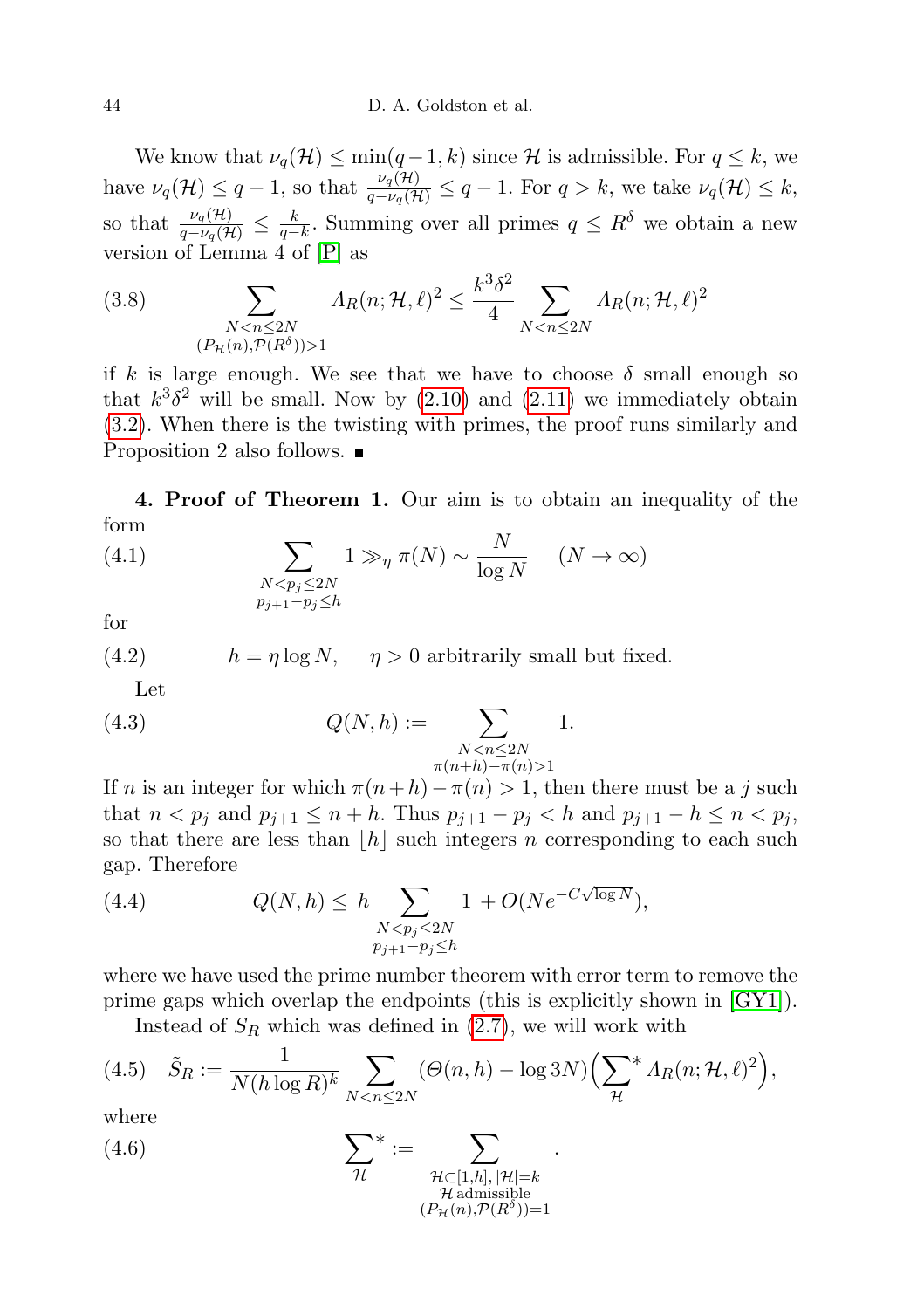We note that, as a function of  $\eta$ , k and  $\ell$  will be chosen sufficiently large but fixed, and  $\delta > 0$  will be chosen sufficiently small but fixed (see [\(4.22\)](#page-10-0) below).

From  $(4.5)$  we have, when N is sufficiently large,

<span id="page-8-3"></span>
$$
(4.7) \quad \tilde{S}_R \leq \frac{1}{N(h \log R)^k} \sum_{\substack{N < n \leq 2N \\ \Theta(n,h) \geq \frac{3}{2} \log N}} \Theta(n,h) \sum_{\mathcal{H}}^* \Lambda_R(n;\mathcal{H},\ell)^2
$$
\n
$$
\leq \frac{1}{N(h \log R)^k} \Biggl\{ \sum_{\substack{N < n \leq 2N \\ \Theta(n,h) \geq \frac{3}{2} \log N}} 1 \Biggr\}^{1/2} \Biggl\{ \sum_{N < n \leq 2N} \Theta(n,h)^2 \Bigl( \sum_{\mathcal{H}}^* \Lambda_R(n;\mathcal{H},\ell)^2 \Bigr)^2 \Biggr\}^{1/2}
$$
\n
$$
= \frac{Q(N,h)^{1/2}}{N(h \log R)^k} I^{1/2},
$$

where

<span id="page-8-1"></span>(4.8) 
$$
I = \sum_{\substack{1 \le h', h'' \le h \\ \mathcal{H}_i \text{ admissible} \\ i=1,2}} \sum_{\substack{N < n \le 2N \\ (\mathcal{P}_{\mathcal{H}_1 \cup \mathcal{H}_2}(n), \mathcal{P}(R^{\delta})) = 1}} \theta(n + h')\theta(n + h'')
$$
\n
$$
\times \Lambda_R(n; \mathcal{H}_1, \ell)^2 \Lambda_R(n; \mathcal{H}_2, \ell)^2.
$$

Here for a number *n* to make a nonzero contribution, both of  $n + h'$  and  $n + h''$  must be prime, so that  $((n + h')(n + h''), \mathcal{P}(R^{\delta})) = 1$  and writing  $\mathcal{H}_0 = \{h'\} \cup \{h''\} \cup \mathcal{H}_1 \cup \mathcal{H}_2$  we can re-express the condition on n as  $(P_{\mathcal{H}_0}(n), \mathcal{P}(R^{\delta})) = 1$ . We also observe that, since all prime factors of  $P_{\mathcal{H}}(n)$ in  $\sum_{\mathcal{H}}^*$  are greater than  $R^{\delta}$ , the number of squarefree divisors of  $P_{\mathcal{H}}(n)$  is at most  $2^{\frac{k \log 3N}{\delta \log R}}$ . Hence for any term in  $\sum_{\mathcal{H}}^*$  we have

<span id="page-8-0"></span>(4.9) 
$$
|A_R(n; \mathcal{H}, \ell)| \leq \frac{2^{\frac{k \log 3N}{\delta \log R}}}{(k+\ell)!} (\log R)^{k+\ell}.
$$

Such an estimate could not be written if we had  $\delta = 0$ , which is the case with [\(2.10\)](#page-3-2) and [\(2.11\)](#page-3-1). Thus this is the crucial point which makes the current argument work. Substituting [\(4.9\)](#page-8-0) in [\(4.8\)](#page-8-1), we have

<span id="page-8-2"></span>
$$
(4.10)
$$
\n
$$
I \leq \frac{2^{\frac{4k \log 3N}{\delta \log R}} (\log R)^{4(k+\ell)} (\log 3N)^2}{(k+\ell)!^4} \sum_{\substack{1 \leq h', h'' \leq h \\ h_i \text{ admissible}}} \sum_{\substack{\{P_i, P_i \subseteq [1,h], |\mathcal{H}_i| = k \\ \mathcal{H}_i \text{ admissible} \\ i=1,2}} 1.
$$

For a given  $\mathcal{H}_0 \subset \{1,\ldots,h\}$  with  $|\mathcal{H}_0| = k+r, 0 \leq r \leq k+2$ , denoting by  $D(k,r)$  the number of quadruples  $h', h'', \mathcal{H}_1, \mathcal{H}_2$  corresponding to  $\mathcal{H}_0$ , we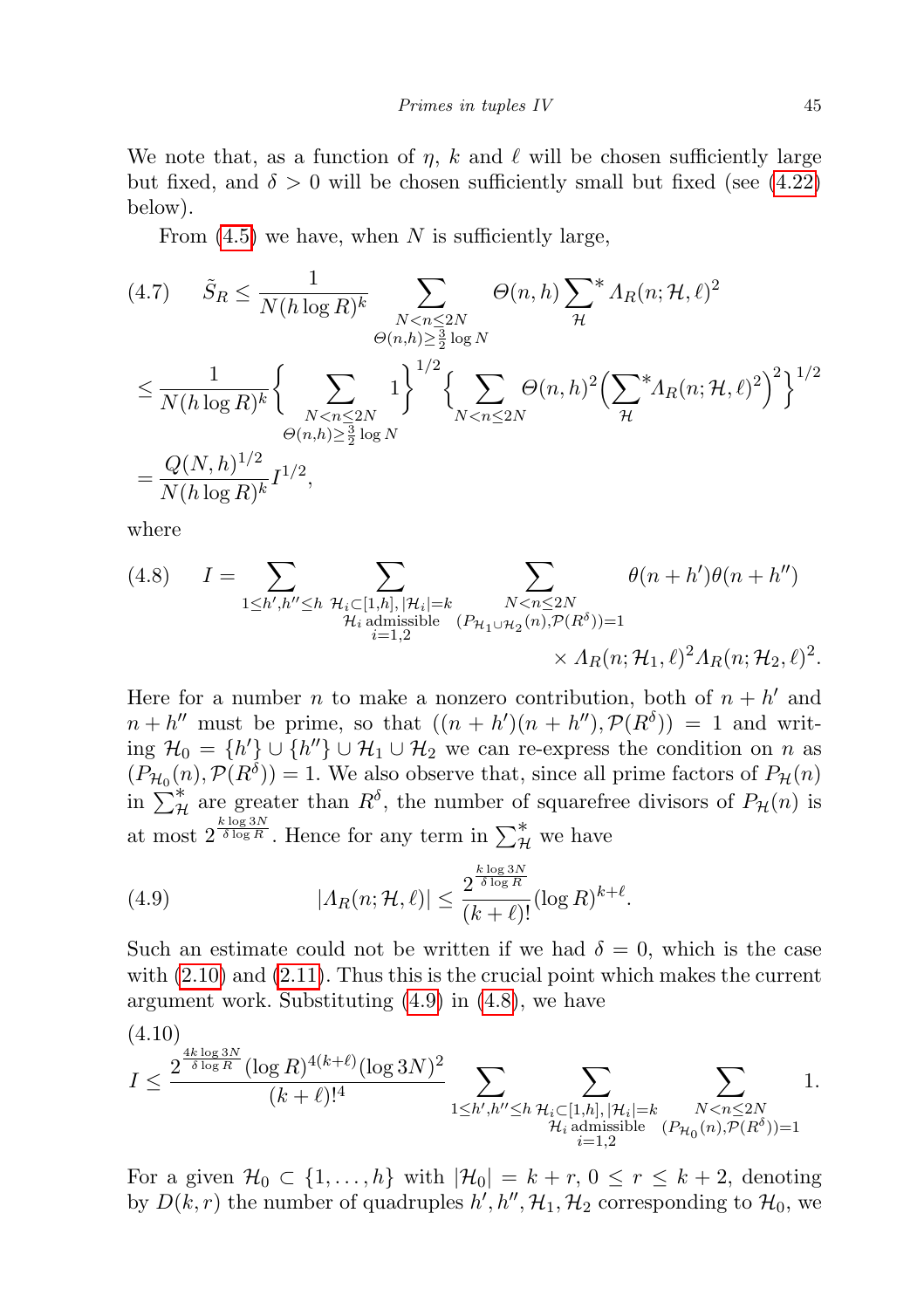re-express  $(4.10)$  as

$$
(4.11)
$$
  

$$
I \le \frac{2^{\frac{4k \log 3N}{\delta \log R}} (\log R)^{4(k+\ell)} (\log 3N)^2}{(k+\ell)!^4} \sum_{r=0}^{k+2} D(k,r) \sum_{|\mathcal{H}_0|=k+r} \sum_{\substack{N \le n \le 2N \\ (P_{\mathcal{H}_0}(n), \mathcal{P}(R^{\delta}))=1}} 1.
$$

We now invoke the main theorem of Selberg's upper bound sieve ([\[HR,](#page-16-13) Theorem 5.1] or [\[Gr,](#page-16-14) §2.2.2, Theorem 2]) that for any set  $H$  and  $\delta < 1/2$ ,

(4.12) 
$$
\sum_{\substack{N < n \le 2N \\ (P_{\mathcal{H}}(n), \mathcal{P}(R^{\delta})) = 1}} 1 \le \frac{N |\mathcal{H}| |\mathfrak{S}(\mathcal{H})}{(\log R^{\delta})^{|\mathcal{H}|}} (1 + o(1)) \quad (N \to \infty),
$$

which gives upon using [\(2.11\)](#page-3-1) that

<span id="page-9-2"></span>
$$
(4.13)
$$
\n
$$
I \lesssim N^{\frac{4k \log 3N}{\delta \log R}} (\log R)^{4(k+\ell)} (\log N)^2 \sum_{r=0}^{k+2} \frac{(k+r)! D(k,r)}{(\delta \log R)^{k+r}} \sum_{\mathcal{H}_0; |\mathcal{H}_0| = k+r} \mathfrak{S}(\mathcal{H}_0)
$$
\n
$$
\lesssim N^{\frac{4k \log 3N}{\delta \log R}} (\log R)^{4(k+\ell)} (\log N)^2 \sum_{r=0}^{k+2} (k+r)! D(k,r) \left(\frac{h}{\delta \log R}\right)^{k+r}.
$$

To deal with the inner sum here, first note that

<span id="page-9-0"></span>(4.14) 
$$
D(k,r) = \frac{k!^2(k+r)!(k^4+3k^3+(3r+2)k^2+4rk+r^2)}{r!^2(k+2-r)!}
$$

(here the factor  $k$ !<sup>2</sup> comes from the ordering of the elements within the k-tuples  $\mathcal{H}_1$  and  $\mathcal{H}_2$ ). We skip the proof of [\(4.14\)](#page-9-0) since it follows from an elementary combinatorial calculation, and after our choice of parameters the order of magnitude is much smaller than that of the heftiest factor  $2^{\frac{4k \log 3N}{\delta \log R}}$ . Now for  $u > 0$ , we have

<span id="page-9-3"></span>
$$
(4.15) \qquad \sum_{r=0}^{k+2} (k+r)! D(k,r) u^{k+r} \leq u^k (k+1)^2 (k+2)^2 \sum_{r=0}^{k+2} \frac{k!^2 (k+r)!^2}{r!^2 (k+2-r)!} u^r
$$

$$
= u^k (k+2)! \sum_{r=0}^{k+2} \frac{(k+r)!^2}{r!} {k+2 \choose r} u^r \leq (2k+2)!^2 u^k (1+u)^{k+2},
$$

so that

(4.16)

<span id="page-9-1"></span>
$$
I \lesssim N(\log R)^{4(k+\ell)}(\log N)^2 \frac{(2k+2)!^2}{(k+\ell)!^4} 2^{\frac{4k\log 3N}{\delta \log R}} \left(\frac{h}{\delta \log R}\right)^k \left(1+\frac{h}{\delta \log R}\right)^{k+2}.
$$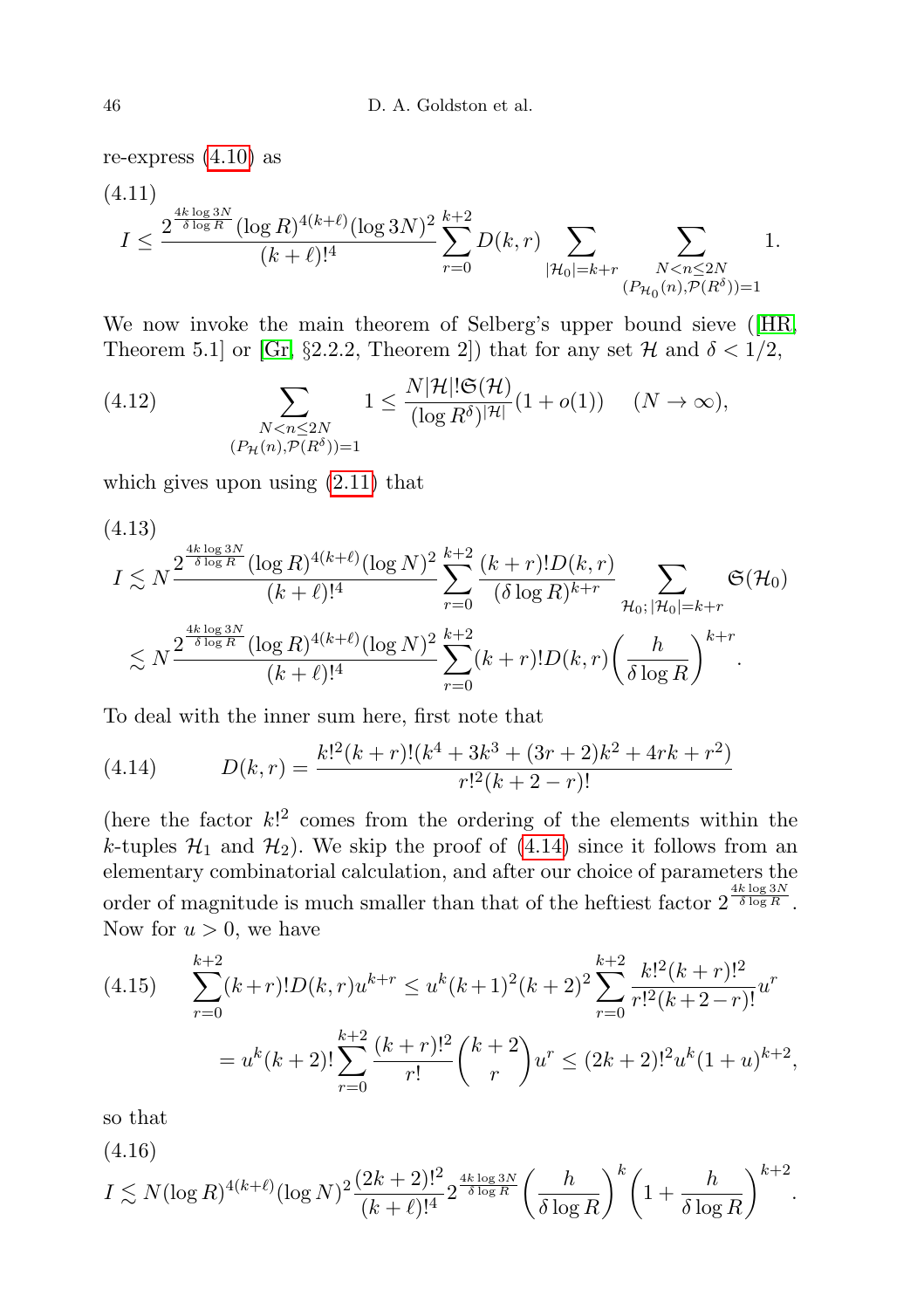Using  $(4.16)$  and  $(4.4)$  in  $(4.7)$ , we obtain

<span id="page-10-4"></span>
$$
(4.17) \quad \tilde{S}_R \lesssim \left( h \sum_{\substack{N < p_j \le 2N \\ p_{j+1} - p_j \le h}} 1 + O(N e^{-C\sqrt{\log N}}) \right)^{1/2} \times \frac{(\log R)^{(k+2\ell)} \log N}{N^{1/2} h^k} \frac{(2k+2)!}{(k+\ell)!^2} 2^{\frac{2k \log 3N}{\delta \log R}} \left( \frac{h}{\delta \log R} \right)^{k/2} \left( 1 + \frac{h}{\delta \log R} \right)^{(k+2)/2}.
$$

Now we calculate  $\tilde{S}_R$  using Propositions 1 and 2. From Proposition 1 and [\(2.12\)](#page-4-1) we see that

<span id="page-10-1"></span>(4.18) 
$$
\sum_{N < n \le 2N} (\log 3N) \sum_{\mathcal{H}}^* \Lambda_R(n; \mathcal{H}, \ell)^2
$$
\n
$$
\sim \left(1 + O(k^3 \delta^2)\right) \binom{2\ell}{\ell} \frac{h^k}{(k+2\ell)!} N(\log R)^{k+2\ell} \log N.
$$

Similarly, Proposition 2 and [\(2.12\)](#page-4-1) imply

(4.19) 
$$
\sum_{\substack{\mathcal{H} \subset [1,h], |\mathcal{H}| = k \\ \mathcal{H} \text{admissible}}} \sum_{\substack{h_i \in \mathcal{H} \\ (P_{\mathcal{H}}(n), \mathcal{P}(R^{\delta})) = 1}} \theta(n+h_i) \Lambda_R(n; \mathcal{H}, \ell)^2
$$

$$
\sim (1 + O(k^3 \delta^2)) \left(\frac{2\ell+2}{\ell+1}\right) \frac{k h^k}{(k+2\ell+1)!} N(\log R)^{k+2\ell+1},
$$

and

<span id="page-10-2"></span>(4.20) 
$$
\sum_{\substack{\mathcal{H}\subset[1,h], |\mathcal{H}|=k \\ \mathcal{H} \text{admissible}}} \sum_{\substack{1\leq h_0\leq h\\ h_0\notin \mathcal{H}}} \sum_{\substack{N
$$
\gtrsim \left(1+O(k^3\delta^2)\right) \binom{2\ell}{\ell} \frac{h^{k+1}}{(k+2\ell)!} N(\log R)^{k+2\ell}.
$$
$$

Putting  $(4.18)–(4.20)$  $(4.18)–(4.20)$  $(4.18)–(4.20)$  in  $(4.5)$  we obtain

<span id="page-10-3"></span>(4.21) 
$$
\tilde{S}_R \gtrsim
$$
  
\n $\frac{\binom{2\ell}{\ell}}{(k+2\ell)!} (\log N)(\log R)^{2\ell} \left\{ \frac{k}{k+2\ell+1} \frac{2(2\ell+1)}{\ell+1} \frac{\log R}{\log N} + \eta - 1 + O(k^3 \delta^2) \right\}.$   
\nNow given a small fixed  $\eta > 0$  if we take  
\n(4.22)  $\ell = \lfloor 4/\eta \rfloor, \quad k = 2(\ell+1)(2\ell+1), \quad \delta = 1/\ell^4, \quad R = N^{1/4(1+\delta)},$ 

<span id="page-10-0"></span>then for the factor in brackets in [\(4.21\)](#page-10-3) we see that

<span id="page-10-5"></span>(4.23) 
$$
\frac{k}{k+2\ell+1} \frac{2(2\ell+1)}{\ell+1} \frac{\log R}{\log N} + \eta - 1 + O(k^3 \delta^2) > \frac{\eta}{2}
$$

for sufficiently small  $\eta,$  so that  $\tilde{S}_R>0.$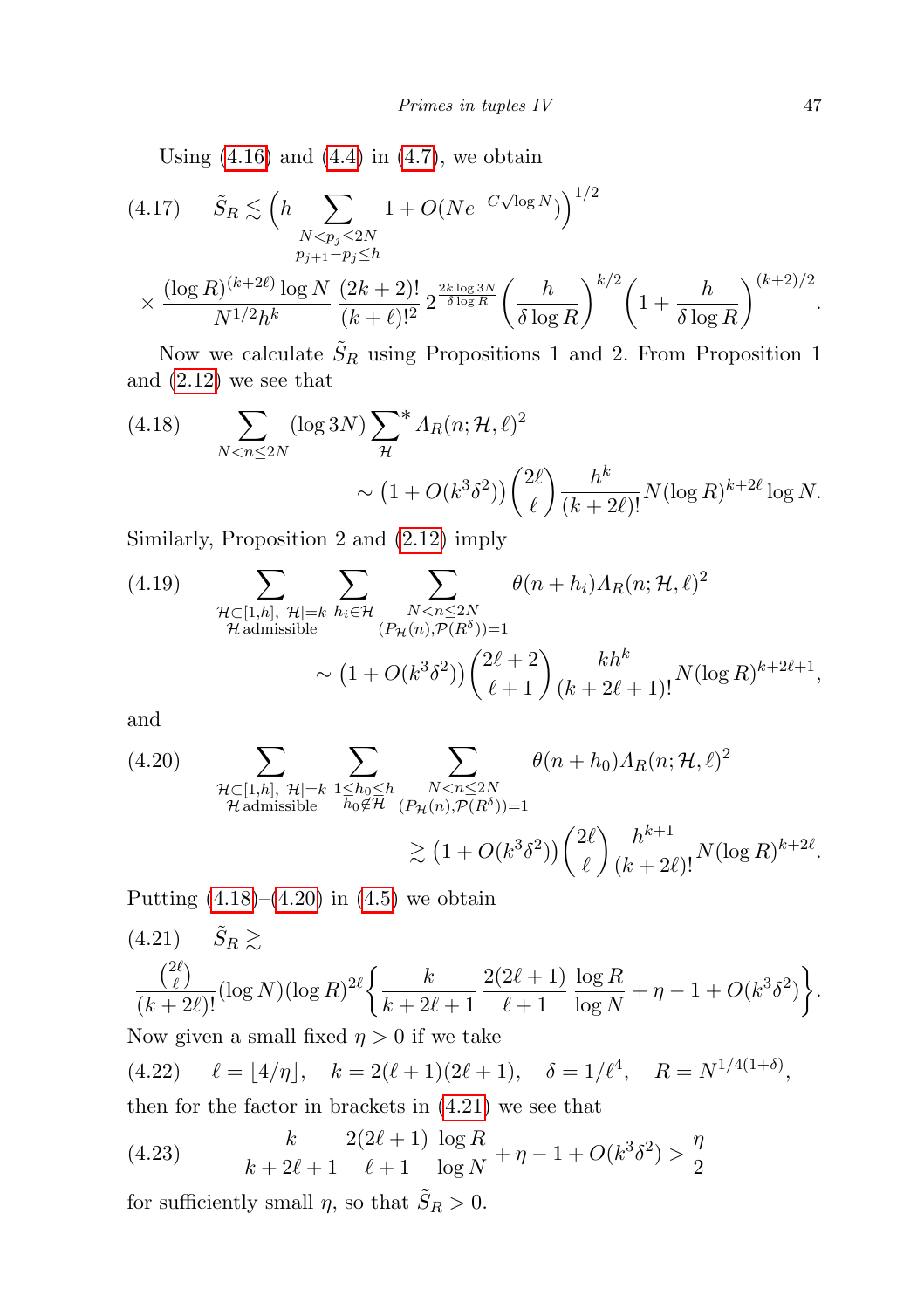Noting that [\(4.2\)](#page-7-2) and [\(4.22\)](#page-10-0) imply  $\frac{h}{\delta \log R} = 4\eta(\ell^4 + 1) > 16\frac{\ell^4 + 1}{\ell + 1} \ge 16$ , we will use  $1 + \frac{h}{\delta \log R} < \frac{2h}{\delta \log h}$  $\frac{2h}{\delta \log R}$ . Then, from [\(4.17\)](#page-10-4), [\(4.21\)](#page-10-3) and [\(4.23\)](#page-10-5), we have

<span id="page-11-0"></span>(4.24) 
$$
\sum_{\substack{N < p_j \leq 2N \\ p_{j+1} - p_j \leq h}} 1 \gtrsim \frac{N}{\log N} \frac{1}{2^{\frac{4k \log 3N}{\delta \log R}}} \frac{\left(\frac{2\ell}{\ell}\right)^2 (k+\ell)!^4 \delta^{2k+2}}{\eta (k+2\ell)!^2 (2k+2)!^2 2^{k+10}}.
$$

With the values specified in [\(4.22\)](#page-10-0), the dominating factor in the coefficient on the right-hand side of [\(4.16\)](#page-9-1) is

(4.25) 
$$
2^{-\frac{4k\log 3N}{\delta\log R}} > e^{-65(4/\eta)^6\log 2}.
$$

The other factors in [\(4.24\)](#page-11-0) give rise to exponents which are  $O(\frac{1}{n})$  $rac{1}{\eta^2} \log \frac{1}{\eta}$ . Thus the proof of Theorem 1 is finished. (This is not the strongest estimate the present method yields. Taking  $\delta = 1/\ell^{3+c_3}$  with any fixed  $c_3 > 1/2$  leads to an estimate of the type [\(1.3\)](#page-0-2) with  $\eta^{-(5+c_3)}$  instead of  $\eta^{-6}$ .

Note that we could have kept  $Q(N, h)/h$  as the left-hand side of [\(4.24\)](#page-11-0), which yields  $Q(N, h) \gg N$ , meaning that the proportion of integers  $n \in$  $[N, 2N]$  for which one can find at least two primes within a distance of h from  $n$  is positive.

5. Sparsity of very small gaps between primes. The following result expresses that very small gaps between consecutive primes occur rarely, in the sense that such gaps do not constitute a positive proportion of all gaps between consecutive primes.

<span id="page-11-1"></span>THEOREM 2. For any  $h > 2$ , as  $x \to \infty$ , we have

(5.1) 
$$
\#\{p_n \le x; \ p_{n+1} - p_n \le h\} \ll \min(h/\log x, 1) \pi(x).
$$

In particular, if  $h = o(\log x)$ , then

(5.2) 
$$
\#\{p_n \le x; \ p_{n+1} - p_n \le h\} = o(\pi(x)).
$$

We remark that for  $h = \eta \log x$ ,  $0 < \eta < 1$ , the upper estimate for the density of small gaps given by [\(5.1\)](#page-11-1) corresponds to the conjectured density  $1-e^{-\eta}$  from [\(1.2\)](#page-0-3) apart from the constant implied by the  $\ll$  symbol; i.e. the simple upper estimate argument in the proof given below is optimal except for this constant.

*Proof.* Given two prime numbers  $p, p'$  satisfying  $0 < p' - p \le h$ , let us write  $u + h_1 = p$ ,  $u + h_2 = p'$ . There are h ordered pairs  $(u, h_1)$  with  $1 \leq h_1 \leq h$  such that  $u + h_1 = p$ , and for any ordered pair  $(u, h_1)$  the value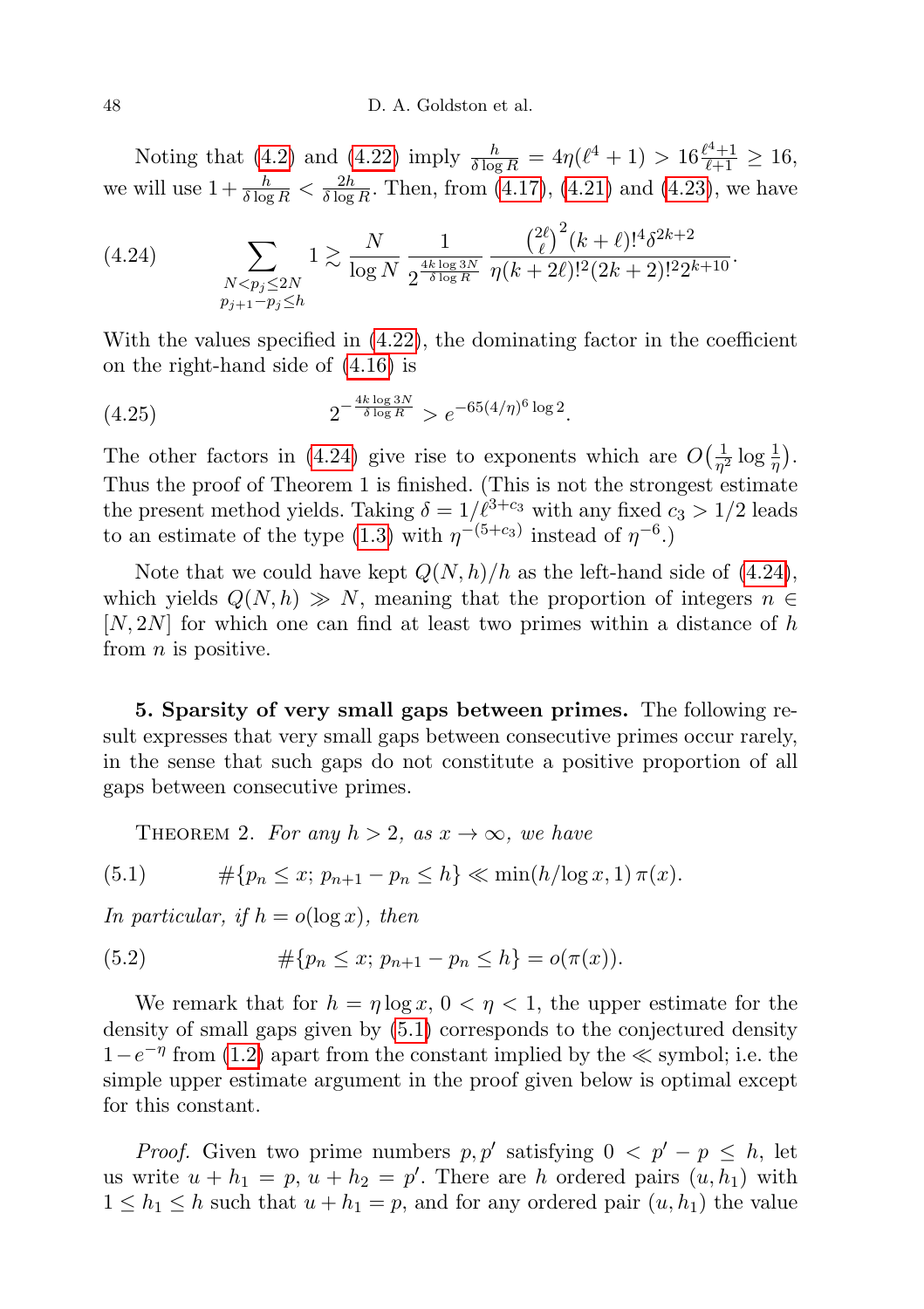of  $h_2$  with  $h_1 < h_2 \leq 2h$  is fixed. Hence we see that

$$
(5.3) \t h \sum_{\substack{N < p, p' \leq 2N \\ 0 < p' - p \leq h}} 1 < \sum_{\substack{1 \leq h_1, h_2 \leq 2h \\ h_1 \neq h_2}} \sum_{\substack{N/2 < u < 3N \\ u + h_1, u + h_2 \text{ prime} \\ \text{with } h_1 \neq h_2}} 1
$$
\n
$$
\ll \sum_{\substack{1 < h_1, h_2 \leq 2h \\ h_1 \neq h_2}} \mathfrak{S}(\{h_1, h_2\}) \frac{N}{(\log N)^2} \ll \frac{h^2 N}{(\log N)^2},
$$

where we have used the well-known (see  $[HR, Theorem 5.7]$  $[HR, Theorem 5.7]$  or  $[Gr, §2.3.3]$  $[Gr, §2.3.3]$ , Theorem 4]) sieve bound for prime tuples

<span id="page-12-0"></span>(5.4) 
$$
\sum_{N < n \leq 2N} \theta(n+h_1) \cdots \theta(n+h_k) \lesssim 2^k k! \mathfrak{S}(\mathcal{H}) N
$$

with  $k = 2$ , and Gallagher's result  $(2.12)$ . Thus we have obtained

<span id="page-12-1"></span>
$$
(5.5) \qquad \qquad \sum_{\substack{N < p, p' \le 2N \\ 0 < p' - p \le h}} 1 \ll \frac{hN}{(\log N)^2} \ll \frac{h}{\log N} \pi(N). \quad \blacksquare
$$

Note that [\(5.4\)](#page-12-0) used with  $k = 3$  shows that of the p, p' in [\(5.5\)](#page-12-1), the number of those which are not consecutive is  $\ll (h/\log N)^2 \pi(N)$ .

6. Conditional results. For the circumstance specified by [\(4.2\)](#page-7-2) we shall now consider the consequence of assuming that the level of distribution of primes  $\vartheta$  is greater than 1/2. The conditions of Propositions 1 and 2 allow us to take

$$
(6.1)\t\t R = N^{\frac{\vartheta - \epsilon}{2(1+\delta)}}
$$

with  $\epsilon$  and  $\delta$  arbitrarily small fixed positive numbers. We let

(6.2) ` = b k/2c.

For a given  $\vartheta > 1/2$ , we determine  $k = k(\vartheta)$  sufficiently large and  $\epsilon$  and  $\delta$  small enough so as to ensure that the quantity  $\frac{k}{k+2\ell+1}$  $2(2\ell+1)$  $\ell+1$  $\frac{\log R}{\log N} - 1$ occurring in  $(4.21)$  is positive. Now k is not necessarily large enough to satisfy [\(3.8\)](#page-7-3) and the corresponding inequality when there is the twisting with primes, so instead of the error term  $O(k^3 \delta^2)$  in Propositions 1 and 2, and in  $(4.21)$  we will have the cruder  $O_k(\delta)$  (or else we can re-do the calculation as of [\(3.4\)](#page-5-1) up until [\(3.8\)](#page-7-3) without having error terms in what will correspond to [\(3.5\)](#page-5-3) and [\(3.6\)](#page-6-0), but this will not be necessary for our purpose). By choosing a smaller  $\delta$  if necessary, we will have the factor in brackets in  $(4.21)$  (with 0 in place of  $\eta$ ) greater than a positive quantity which ultimately depends only on  $\vartheta$ . Hence, comparing [\(4.17\)](#page-10-4) and [\(4.21\)](#page-10-3) we immediately obtain

THEOREM 3. Assume that the primes have a level of distribution  $\vartheta > 1/2$ . Let  $\eta$  be a fixed positive small number. Then there exists an integer  $k(\vartheta)$  and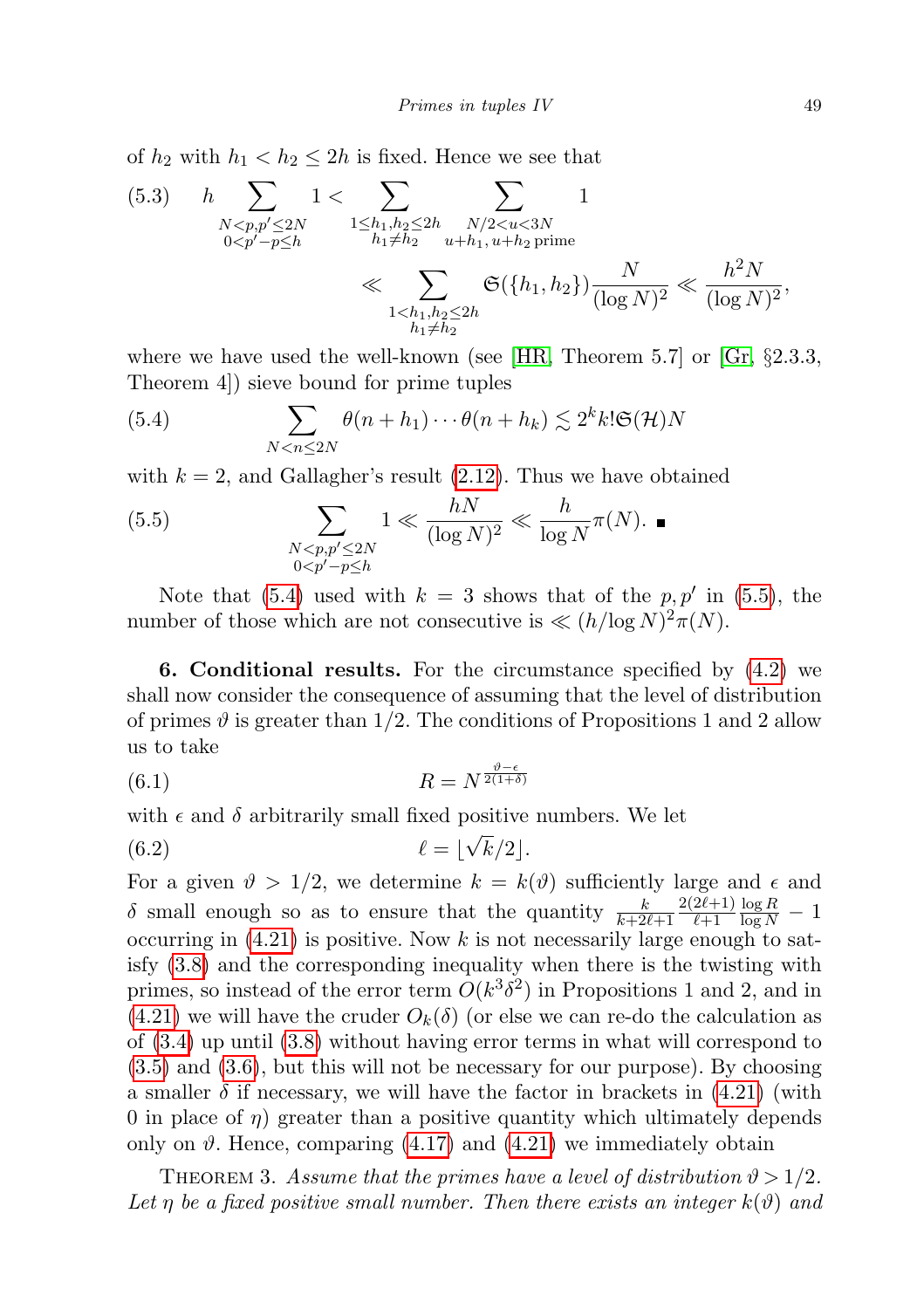a constant  $c_4(\vartheta)$  such that

<span id="page-13-0"></span>(6.3) 
$$
\sum_{\substack{N < p_j \leq 2N \\ p_{j+1} - p_j \leq \eta \log N}} 1 \gtrsim c_4(\vartheta) \eta^{k(\vartheta)-1} \frac{N}{\log N} \quad (N \to \infty).
$$

Notice that the unconditional estimate  $(1.3)$  in which  $\eta$  takes place exponentially, gets improved to estimates involving just powers of  $\eta$  when it is assumed that the primes have a level of distribution greater than  $1/2$ . By comparing the factor in brackets in [\(4.21\)](#page-10-3) with the corresponding factor in the argument in  $\text{[GPY1]}$  $\text{[GPY1]}$  $\text{[GPY1]}$ , we see that the smallest possible  $k(\vartheta)$  we can assert is either the smallest  $r = r(\theta)$  such that every admissible r-tuple is guaranteed by the proof of Theorem 1 of [\[GPY1\]](#page-16-0) to contain at least two primes infinitely often, or it is  $r + 1$  (depending on the value of  $\vartheta$ ). The greater the level of distribution, the smaller power of  $\eta$  will be needed in [\(6.3\)](#page-13-0). A table of values of  $r(\vartheta)$  was provided between (3.4) and (3.5) of [\[GPY1\]](#page-16-0) (to avoid confusion, we have renamed the  $k$  of that table as  $r$  here). Thus, if  $\vartheta > \frac{20}{21}$ , then we can take  $k = 7, \ell = 1$ , so that the *n*-dependent factor on the right-hand side of  $(6.3)$  is  $\eta^6$ . However, we recall that assuming  $\vartheta \geq 0.971$  and considering a linear combination of the  $\Lambda_R(n; \mathcal{H}, \ell)$  with  $k = 6$  and  $\ell = 0, 1$ , the argument for proving Theorem 1 of [\[GPY1\]](#page-16-0) still works, so that under this assumption we can get a lower bound in [\(6.3\)](#page-13-0) which has  $\eta^5$ . We also see from [\(1.2\)](#page-0-3) that the true order of magnitude of the *η*-dependent factor on the right-hand side of  $(6.3)$  is believed to be *η*. Thus for this argument to lead to the true order of magnitude we need to be able to work with admissible pairs (2-tuples). But this seems to require improving the results of [\[GPY1\]](#page-16-0) to the extent of proving the twin prime conjecture assuming the Elliott–Halberstam conjecture.

When  $\vartheta$  is slightly greater than 1/2, from the condition in Proposition 2 we write

<span id="page-13-2"></span>(6.4) 
$$
R = N^{\frac{1/2+\xi}{2(1+\delta)}},
$$

where we assume that  $\xi > 0$  is small. We take

<span id="page-13-3"></span>(6.5) 
$$
k = 2(\ell + 1)(2\ell + 1), \quad \delta = 1/\ell^4,
$$

so that

<span id="page-13-1"></span>(6.6) 
$$
\frac{k}{k+2\ell+1} \frac{2(2\ell+1)}{\ell+1} \frac{\log R}{\log N} + \eta - 1 + O(k^3 \delta^2)
$$

$$
= \eta + 2\xi - \frac{1}{\ell} - \frac{2\xi}{\ell} + O\left(\frac{1}{\ell^2}\right).
$$

For a given  $\xi$ , we determine  $\ell$  by

<span id="page-13-4"></span>
$$
(6.7) \t\t \t\t \ell = \lceil 1/\xi \rceil,
$$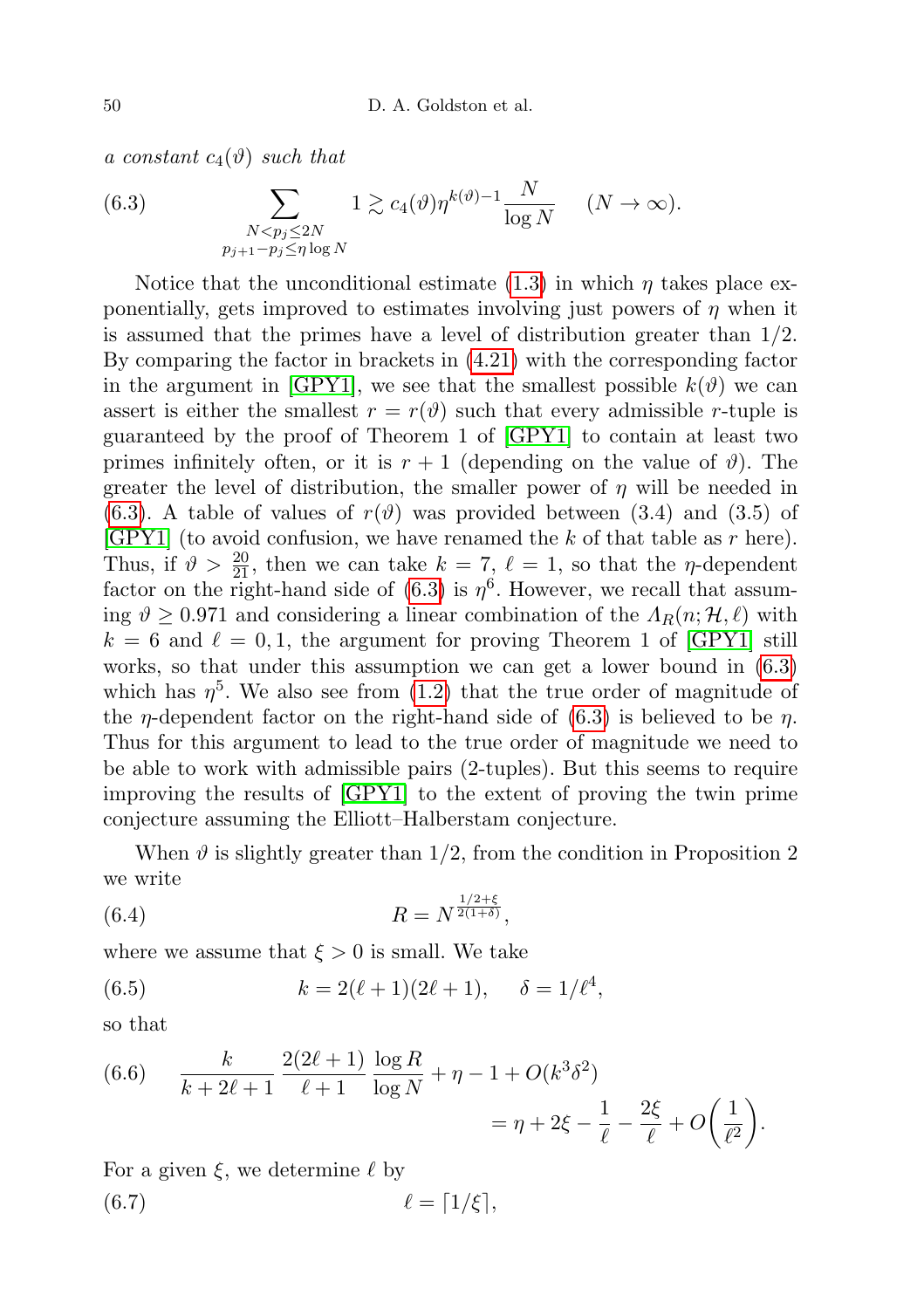and then the quantity in [\(6.6\)](#page-13-1) is  $> \eta + \xi/2$  if  $\xi$  is sufficiently small. Hence from [\(4.21\)](#page-10-3) we now have

<span id="page-14-0"></span>(6.8) 
$$
\tilde{S}_R > \frac{\binom{2\ell}{\ell}}{(k+2\ell)!} (\log N)(\log R)^{2\ell} \left(\eta + \frac{\xi}{2}\right).
$$

As before, we derive an upper bound for  $\tilde{S}_R$  starting from [\(4.7\)](#page-8-3), together with [\(4.8\)](#page-8-1), [\(4.13\)](#page-9-2) and [\(4.15\)](#page-9-3). In our case  $u = h/(\delta \log R)$ , and upon using the relations in  $(4.2)$ ,  $(6.4)$ ,  $(6.5)$  and  $(6.7)$ , we have

<span id="page-14-3"></span>(6.9) 
$$
u = \frac{4(1 + \lceil 1/\xi \rceil^4)}{1 + 2\xi} \eta.
$$

This is a small quantity if for a given small  $\xi$  we take  $\eta$  small enough, say  $\eta \leq \xi^4/5$ , so that we can say  $(1+u)^{k+2} < 2^{k+2}$ . Using this in [\(4.15\)](#page-9-3) and  $(4.13)$  gives

<span id="page-14-4"></span>
$$
(6.10) \qquad I < N(\log R)^{4(k+\ell)}(\log N)^2 \left(\frac{h}{\delta \log R}\right)^k \frac{2^{\frac{4k \log 3N}{\delta \log R} + k + 2} (2k+2)!^2}{(k+\ell)!^4}.
$$

<span id="page-14-1"></span>Plugging this in  $(4.7)$ , and using that together with  $(4.4)$  and  $(6.8)$  we obtain (6.11)

$$
\sum_{\substack{N
$$

By [\(6.4\)](#page-13-2), [\(6.5\)](#page-13-3) and [\(6.7\)](#page-13-4), all of the factors after  $\eta^{k-1}$  can be expressed in terms of  $\xi$ . What interests us most is the power of  $\eta$ , so we re-express [\(6.11\)](#page-14-1) as

(6.12) 
$$
\sum_{\substack{N < p_j \leq 2N \\ p_{j+1} - p_j \leq \eta \log N}} 1 \gtrsim c_5(\xi) \eta^{4\xi^{-2} + 14\xi^{-1} + 11} \frac{N}{\log N} \quad (N \to \infty),
$$

valid when the level of distribution of primes is assumed to allow us to take R as in  $(6.4)$ , which can be re-written as

(6.13) 
$$
R = N^{\frac{1+2\xi}{4(1+\lceil 1/\xi\rceil^{-4})}},
$$

for fixed  $\eta \in (0, \xi^4/5]$ . Here  $\xi$  has to be sufficiently small, which ensures that  $\ell$  and k are sufficiently large so as to permit the inequality [\(6.8\)](#page-14-0).

In [\[GPY1,](#page-16-0) §3] it was shown that under the Elliott–Halberstam conjecture we have

<span id="page-14-2"></span>(6.14) 
$$
\liminf_{n \to \infty} \frac{p_{n+2} - p_n}{\log p_n} = 0.
$$

Our method also shows that such gaps occur in positive proportion. To see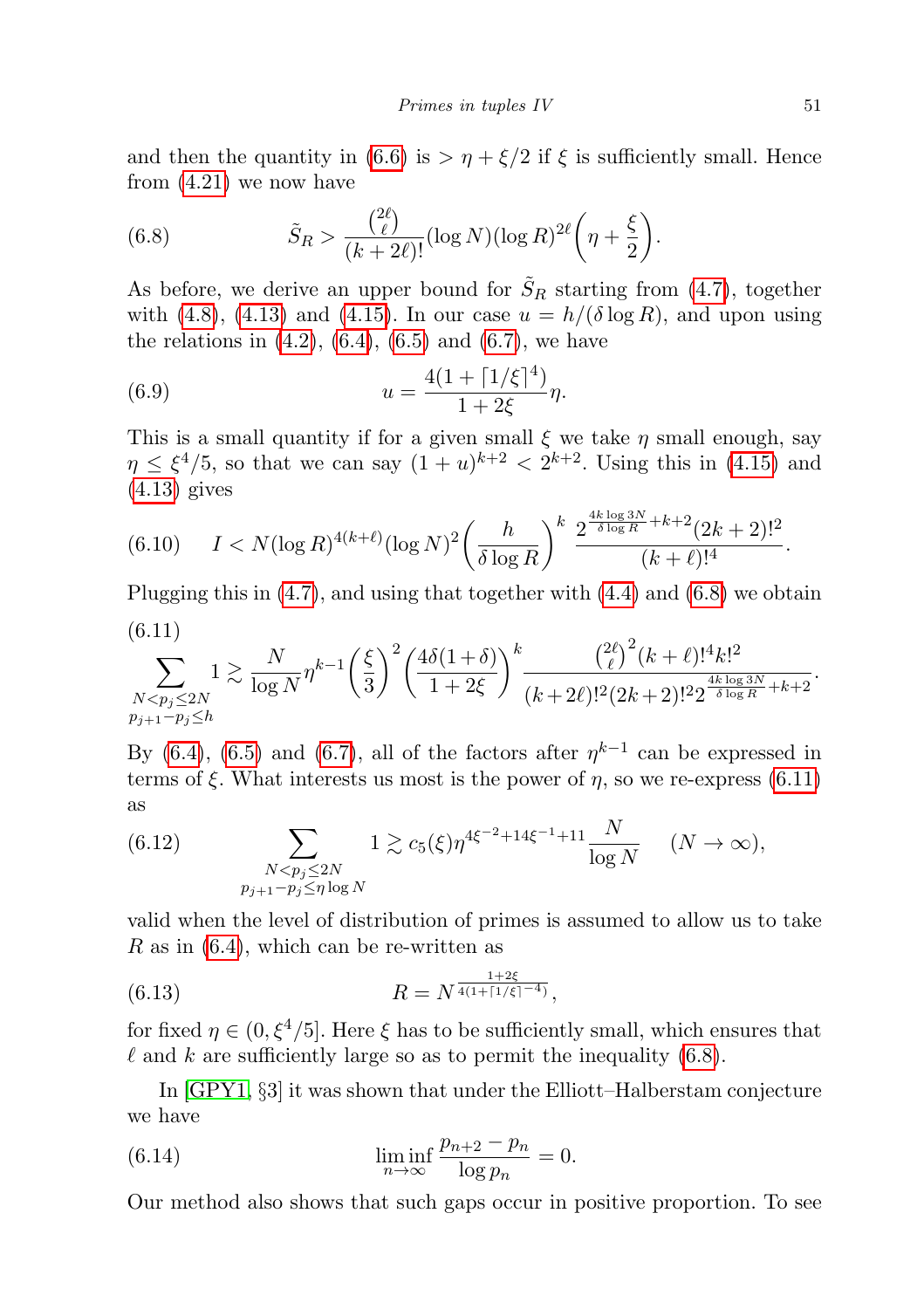this we consider

(6.15) 
$$
\tilde{S}_{R,2} := \frac{1}{N(h \log R)^k} \sum_{N < n \le 2N} (\Theta(n, h) - 2 \log 3N) \left( \sum_{\mathcal{H}}^* \Lambda_R(n; \mathcal{H}, \ell)^2 \right).
$$

As was done in [\[GPY1\]](#page-16-0) along with the modification provided by [\(3.8\)](#page-7-3), we find (6.16)

<span id="page-15-0"></span>
$$
\tilde{S}_{R,2} \gtrsim \frac{\binom{2\ell}{\ell}}{(k+2\ell)!} (\log N)(\log R)^{2\ell} \bigg\{ \frac{k}{k+2\ell+1} \frac{2(2\ell+1)}{\ell+1} \frac{\log R}{\log N} + \eta - 2 - k^3 \delta^2 \bigg\}.
$$

Here we are assuming that  $\vartheta = 1$ , and so we can take  $R = N^{1/(2(1+\delta))}$ . In the proof of [\(6.14\)](#page-14-2), k is taken to be sufficiently large, and  $\ell = |\sqrt{k/2}|$ . If  $\delta$ is taken to be accordingly small, say  $\delta = 1/k^2$ , then the quantity in brackets in [\(6.16\)](#page-15-0) is

(6.17) 
$$
> 2\left(1 - \frac{2\ell+1}{k} - \frac{1}{2\ell}\right)(1-\delta) + \eta - 2 - k^3\delta^2
$$

$$
> \eta - \frac{2(2\ell+1)}{k} - \frac{1}{\ell} - 2\delta - k^3\delta^2
$$

$$
> \eta - \frac{2(\sqrt{k}+1)}{k} - \frac{2}{\sqrt{k}-2} - \frac{2}{k^2} - \frac{1}{k}
$$

$$
> \eta - \frac{5}{\sqrt{k}} - \frac{3}{k} - \frac{2}{k^2} \quad \text{(for } k > 36\text{)}
$$

$$
> \eta - \frac{6}{\sqrt{k}}
$$

$$
> \eta/2 \quad \text{(for } k > 144/\eta^2\text{)}.
$$

The rest of the argument is almost identical to what was done as of  $(4.7)$ , the only changes are that we now have the summation condition  $\Theta(n, h) \geq$ 5  $\frac{5}{2} \log N$ , and  $\frac{h}{\delta \log R} = 2\eta \left(1 + \frac{1}{\delta}\right)$  being not small we should use some bound like  $(1+u)^{k+2} \le (2u)^{k+2}$  (cf. between [\(6.9\)](#page-14-3) and [\(6.10\)](#page-14-4)). The following is the result of this calculation.

THEOREM 4. Assuming the Elliott–Halberstam conjecture we have

(6.18) 
$$
\sum_{\substack{N < p_j \leq 2N \\ p_{j+2} - p_j \leq \eta \log N}} 1 \gtrsim e^{c_6 \eta^{-2} \log \eta} \frac{N}{\log N} \qquad (N \to \infty)
$$

 $(c_6 = 5$  gives a valid result if  $\eta$  is small enough).

Acknowledgements. The first author was supported by NSF; this study was done while the second and third authors were members at the Institute for Advanced Study, Princeton during Fall 2009 and were supported by the Oswald Veblen Fund; the second author also acknowledges the partial support of ERC-AdG. No. 228005.